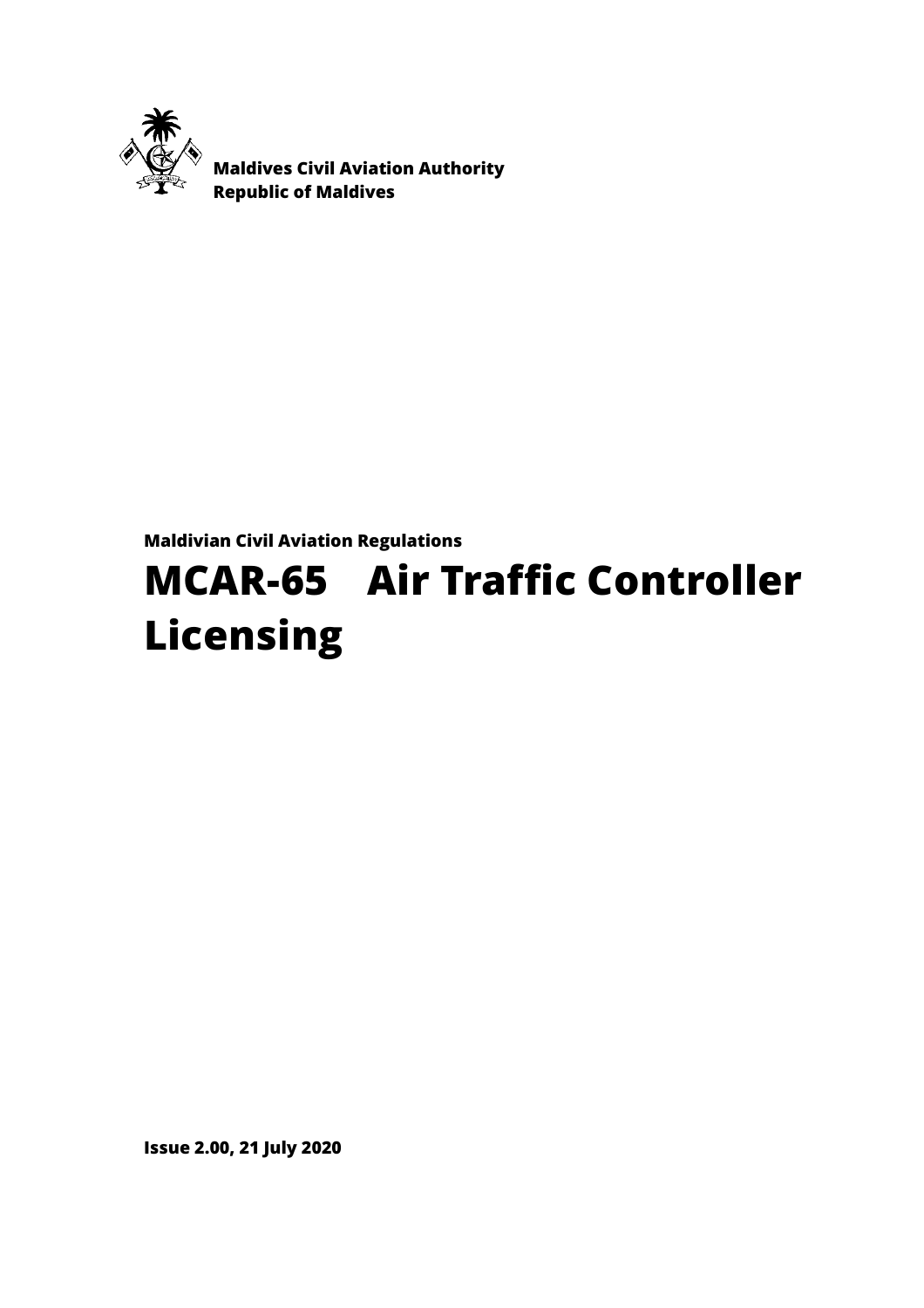#### Foreword

Maldives Civil Aviation Authority, in exercise of the powers conferred on it under Articles 5 and 6 of the Maldives Civil Aviation Authority Act 2/2012 has developed this Regulation.

This Regulation shall be cited as'MCAR-65 Air Traffic Controller Licensing'and shall come in to force on  $21^{st}$  July 2020.

Definitions of the terms and abbreviations used in this Regulation, unless the context requires otherwise, are in MCAR-1 Definitions and Abbreviations.



For the Civil Aviation Authority Hussain Jaleel Chief Executive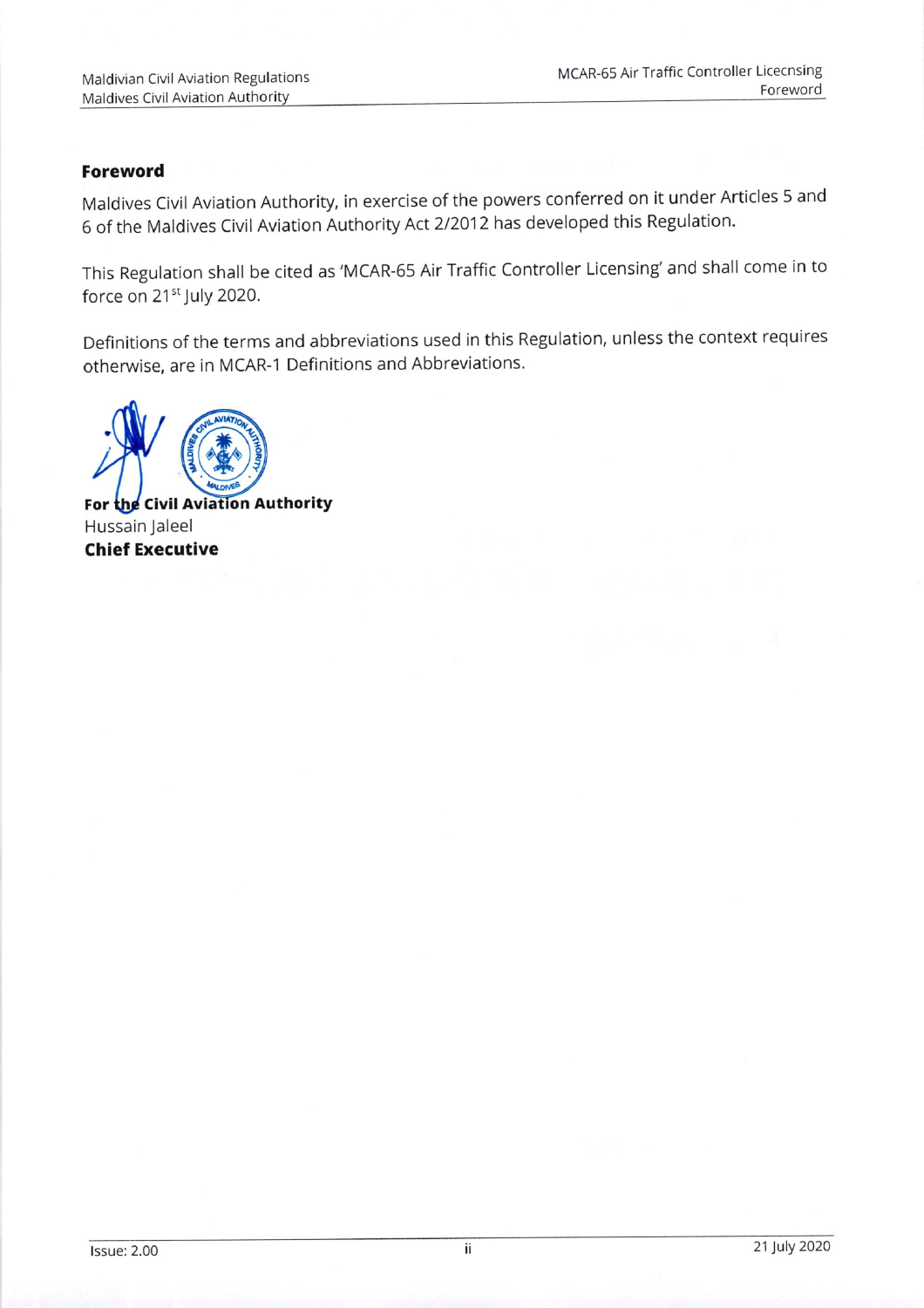# <span id="page-2-0"></span>**List of Amendments**

| Rev #       | <b>Date</b> | <b>Remarks</b>                                          |
|-------------|-------------|---------------------------------------------------------|
| Issue 1     | 2010-01-07  | Initial issue                                           |
| Amendment 1 | 2010-10-17  | Subpart 65 A, A-2; Subpart 65 C, C-1; Subpart 65 C, C-2 |
| Issue 2.00  | 2020-07-21  | Second Issue                                            |
|             |             |                                                         |
|             |             |                                                         |
|             |             |                                                         |
|             |             |                                                         |
|             |             |                                                         |
|             |             |                                                         |
|             |             |                                                         |
|             |             |                                                         |
|             |             |                                                         |
|             |             |                                                         |
|             |             |                                                         |
|             |             |                                                         |
|             |             |                                                         |
|             |             |                                                         |
|             |             |                                                         |
|             |             |                                                         |
|             |             |                                                         |
|             |             |                                                         |
|             |             |                                                         |
|             |             |                                                         |
|             |             |                                                         |
|             |             |                                                         |
|             |             |                                                         |
|             |             |                                                         |
|             |             |                                                         |
|             |             |                                                         |
|             |             |                                                         |
|             |             |                                                         |
|             |             |                                                         |
|             |             |                                                         |
|             |             |                                                         |
|             |             |                                                         |
|             |             |                                                         |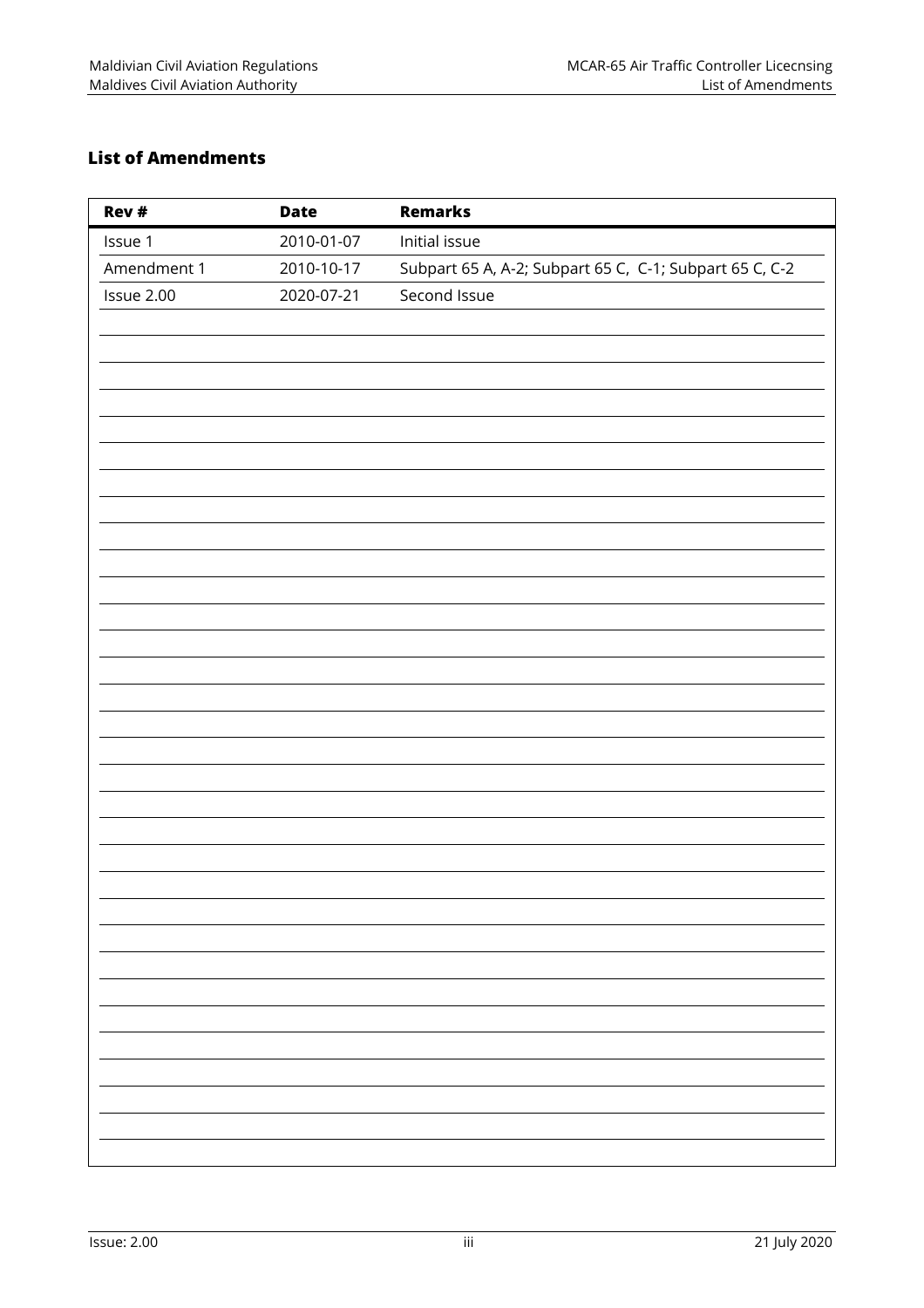# <span id="page-3-0"></span>**List of Effective Pages**

| <b>Section Part</b> |                                            | Page      | <b>Amendment</b>   | <b>Date</b> |
|---------------------|--------------------------------------------|-----------|--------------------|-------------|
|                     | Foreword                                   | ii.       | <b>Issue: 2.00</b> | 21 Jul 2020 |
|                     | List of Amendments                         | iii       | <b>Issue: 2.00</b> | 21 Jul 2020 |
|                     | List of Effective Pages                    | iv-v      | <b>Issue: 2.00</b> | 21 Jul 2020 |
|                     | Table of Contents                          | vi-vii    | <b>Issue: 2.00</b> | 21 Jul 2020 |
| A                   | General                                    | $1 - 2$   | <b>Issue: 2.00</b> | 21 Jul 2020 |
| B                   | Authority to act in air traffic<br>control | $3-4$     | <b>Issue: 2.00</b> | 21 Jul 2020 |
| $\mathsf C$         | Licensing                                  | $5-9$     | <b>Issue: 2.00</b> | 21 Jul 2020 |
| D                   | (Reserved)                                 | 10        | <b>Issue: 2.00</b> | 21 Jul 2020 |
| $\mathsf E$         | Administrative functions                   | $11 - 16$ | <b>Issue: 2.00</b> | 21 Jul 2020 |
|                     |                                            |           |                    |             |
|                     |                                            |           |                    |             |
|                     |                                            |           |                    |             |
|                     |                                            |           |                    |             |
|                     |                                            |           |                    |             |
|                     |                                            |           |                    |             |
|                     |                                            |           |                    |             |
|                     |                                            |           |                    |             |
|                     |                                            |           |                    |             |
|                     |                                            |           |                    |             |
|                     |                                            |           |                    |             |
|                     |                                            |           |                    |             |
|                     |                                            |           |                    |             |
|                     |                                            |           |                    |             |
|                     |                                            |           |                    |             |
|                     |                                            |           |                    |             |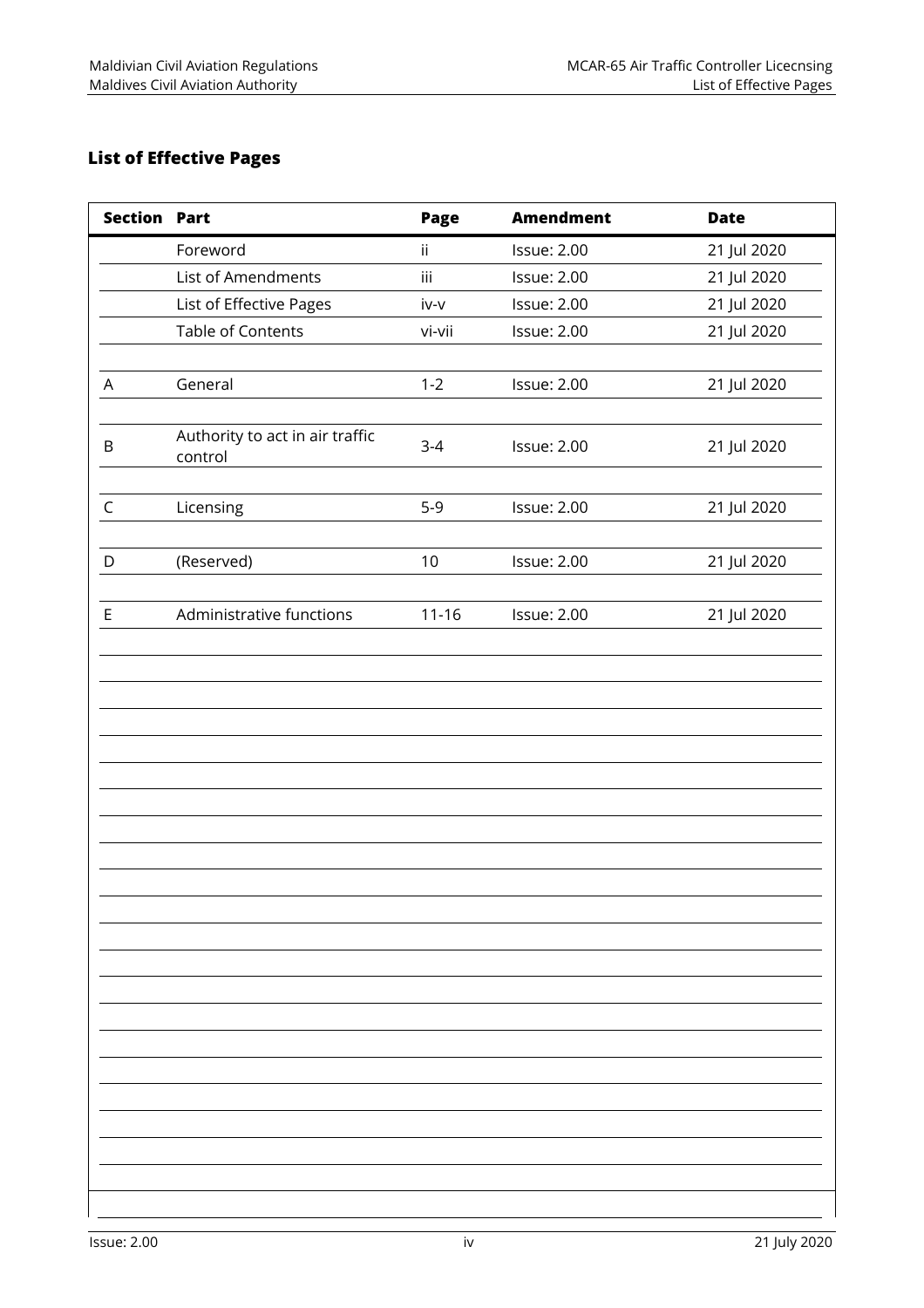| <b>Section Part</b> | Page | <b>Amendment</b> | <b>Date</b> |
|---------------------|------|------------------|-------------|
|                     |      |                  |             |
|                     |      |                  |             |
|                     |      |                  |             |
|                     |      |                  |             |
|                     |      |                  |             |
|                     |      |                  |             |
|                     |      |                  |             |
|                     |      |                  |             |
|                     |      |                  |             |
|                     |      |                  |             |
|                     |      |                  |             |
|                     |      |                  |             |
|                     |      |                  |             |
|                     |      |                  |             |
|                     |      |                  |             |
|                     |      |                  |             |
|                     |      |                  |             |
|                     |      |                  |             |
|                     |      |                  |             |
|                     |      |                  |             |
|                     |      |                  |             |
|                     |      |                  |             |
|                     |      |                  |             |
|                     |      |                  |             |
|                     |      |                  |             |
|                     |      |                  |             |
|                     |      |                  |             |
|                     |      |                  |             |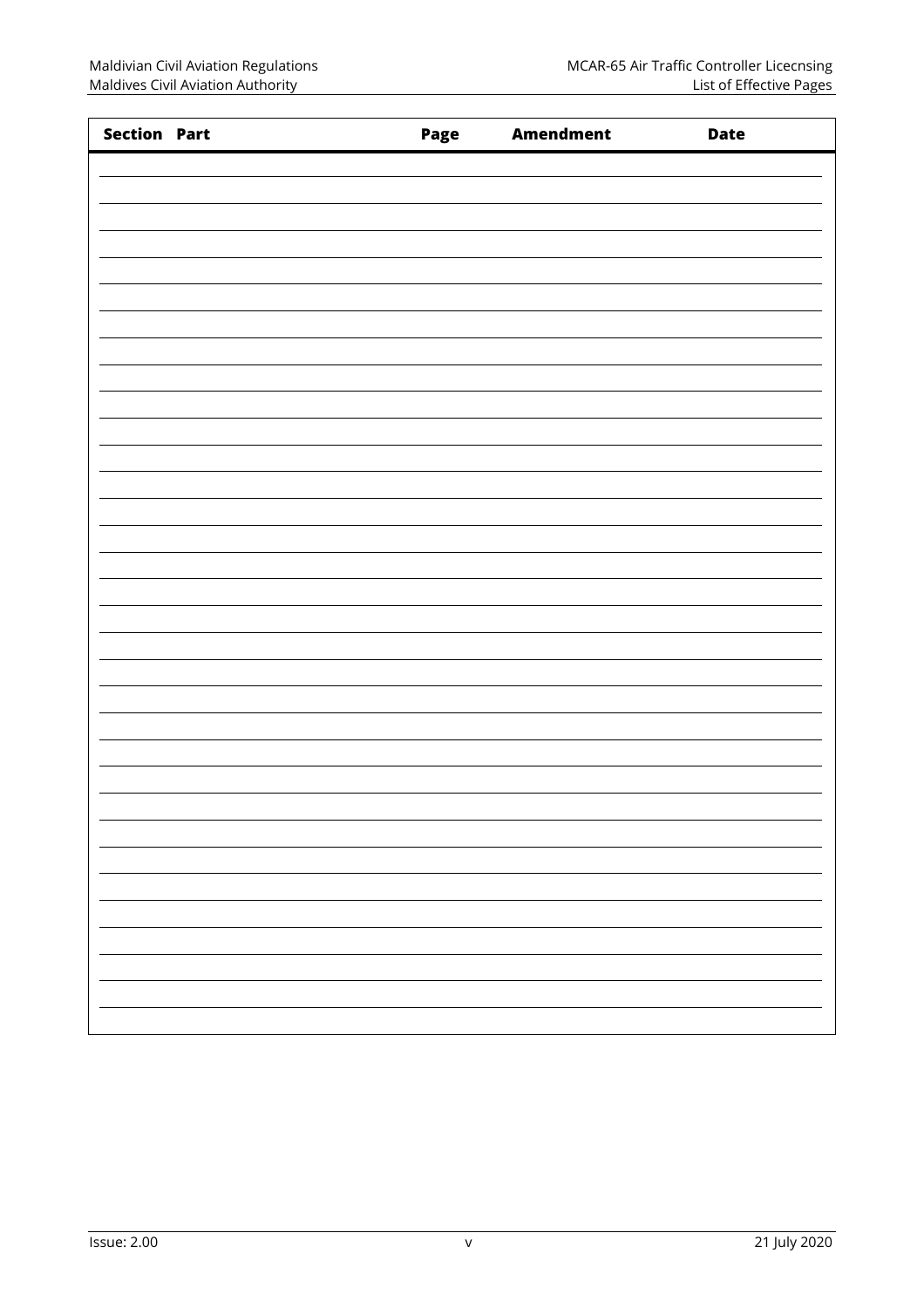#### <span id="page-5-0"></span>**Table of Contents**

| Foreword                   | Ħ  |
|----------------------------|----|
| List of Amendments         | Ш  |
| List of Effective Pages iv |    |
| Table of Contents          | vi |

# **[Section A](#page-7-0) — General 1**

| MCAR-65.001 |  |
|-------------|--|
| MCAR-65.005 |  |
| MCAR-65.010 |  |
| MCAR-65.015 |  |
| MCAR-65.020 |  |
| MCAR-65.025 |  |
| MCAR-65.030 |  |
|             |  |

### **Section B — [Authority to act in air traffic control](#page-9-0) 3**

| MCAR-65.035 | Authority to carry out air traffic control function -----------------------------------<br>------- २ |
|-------------|------------------------------------------------------------------------------------------------------|
| MCAR-65.040 | Rules applicable when a person performs ATC function under supervision --------3                     |
| MCAR-65.045 |                                                                                                      |

## **[Section C](#page-11-0) — Licensing 5**

| MCAR-65.070 |                                                                        |  |
|-------------|------------------------------------------------------------------------|--|
| MCAR-65.075 |                                                                        |  |
| MCAR-65.080 |                                                                        |  |
| MCAR-65.085 |                                                                        |  |
| MCAR-65.090 | ATS provider's obligation to provide currency and recency training and |  |
| MCAR-65.095 |                                                                        |  |
| MCAR-65.100 |                                                                        |  |
| MCAR-65.105 |                                                                        |  |
| MCAR-65.110 |                                                                        |  |
| MCAR-65.115 |                                                                        |  |
| MCAR-65.120 |                                                                        |  |
|             |                                                                        |  |

# **[Section D \(Reserved\)](#page-16-0) 10**

| Section E — Administrative functions |  |
|--------------------------------------|--|
|                                      |  |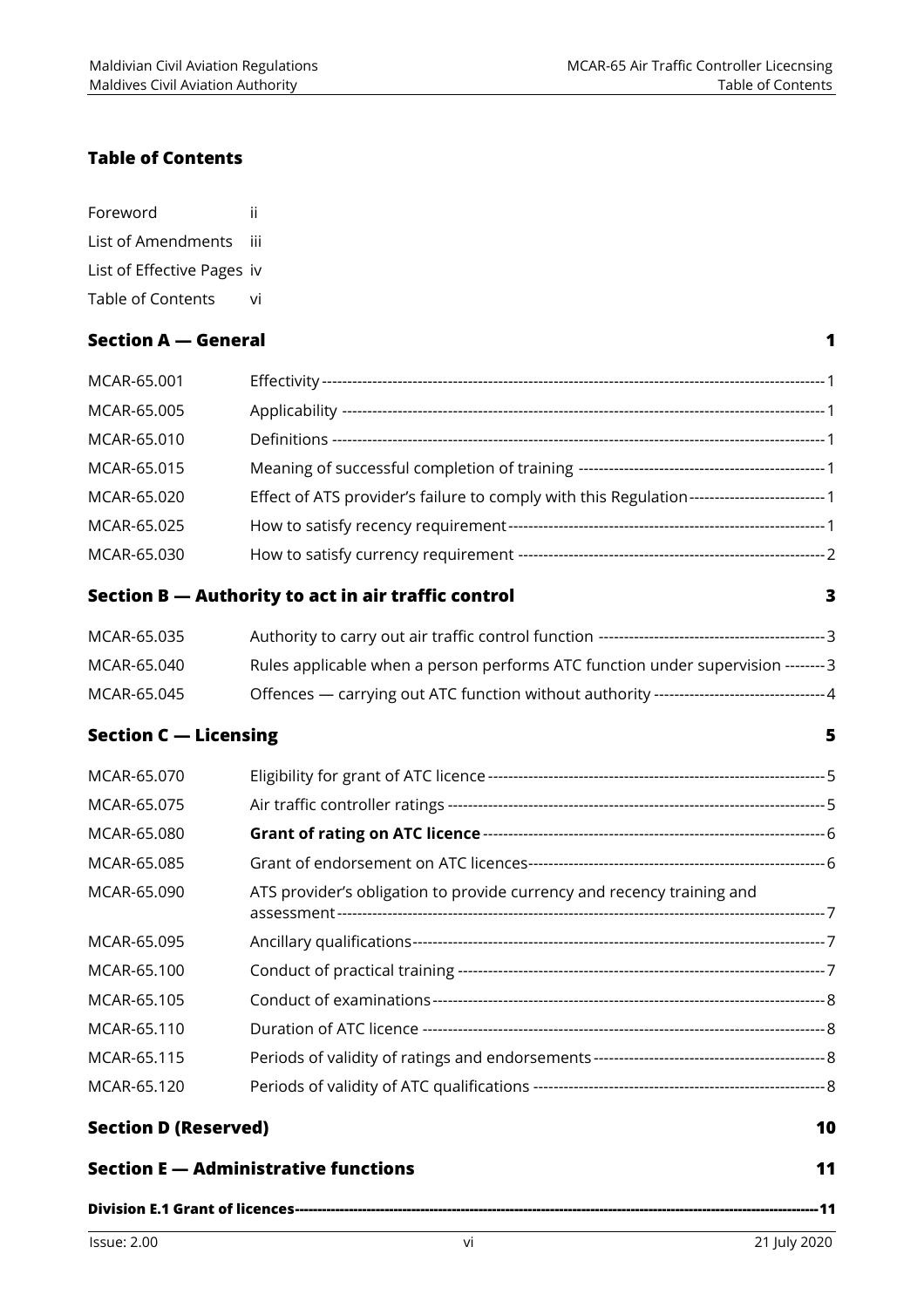| MCAR-65.175 |                                                                                             |  |
|-------------|---------------------------------------------------------------------------------------------|--|
| MCAR-65.180 |                                                                                             |  |
| MCAR-65.190 |                                                                                             |  |
| MCAR-65.195 | Other things MCAA can ask individual applicant to do - test or interview-------- 11         |  |
| MCAR-65.200 | Other things MCAA can ask applicant to do - provide more information -------- 12            |  |
| MCAR-65.215 |                                                                                             |  |
| MCAR-65.225 |                                                                                             |  |
| MCAR-65.235 |                                                                                             |  |
| MCAR-65.240 |                                                                                             |  |
| MCAR-65.245 |                                                                                             |  |
|             |                                                                                             |  |
|             |                                                                                             |  |
| MCAR-65.250 | Re-examination or re-assessment of licence or qualification holder----------------- 14      |  |
|             |                                                                                             |  |
| MCAR-65.255 | Provisional suspension of licence pending examination or assessment ----------- 14          |  |
| MCAR-65.260 | Provisional suspension of licence etc. during investigation ---------------------------- 14 |  |
| MCAR-65.265 |                                                                                             |  |
| MCAR-65.270 |                                                                                             |  |
| MCAR-65.275 |                                                                                             |  |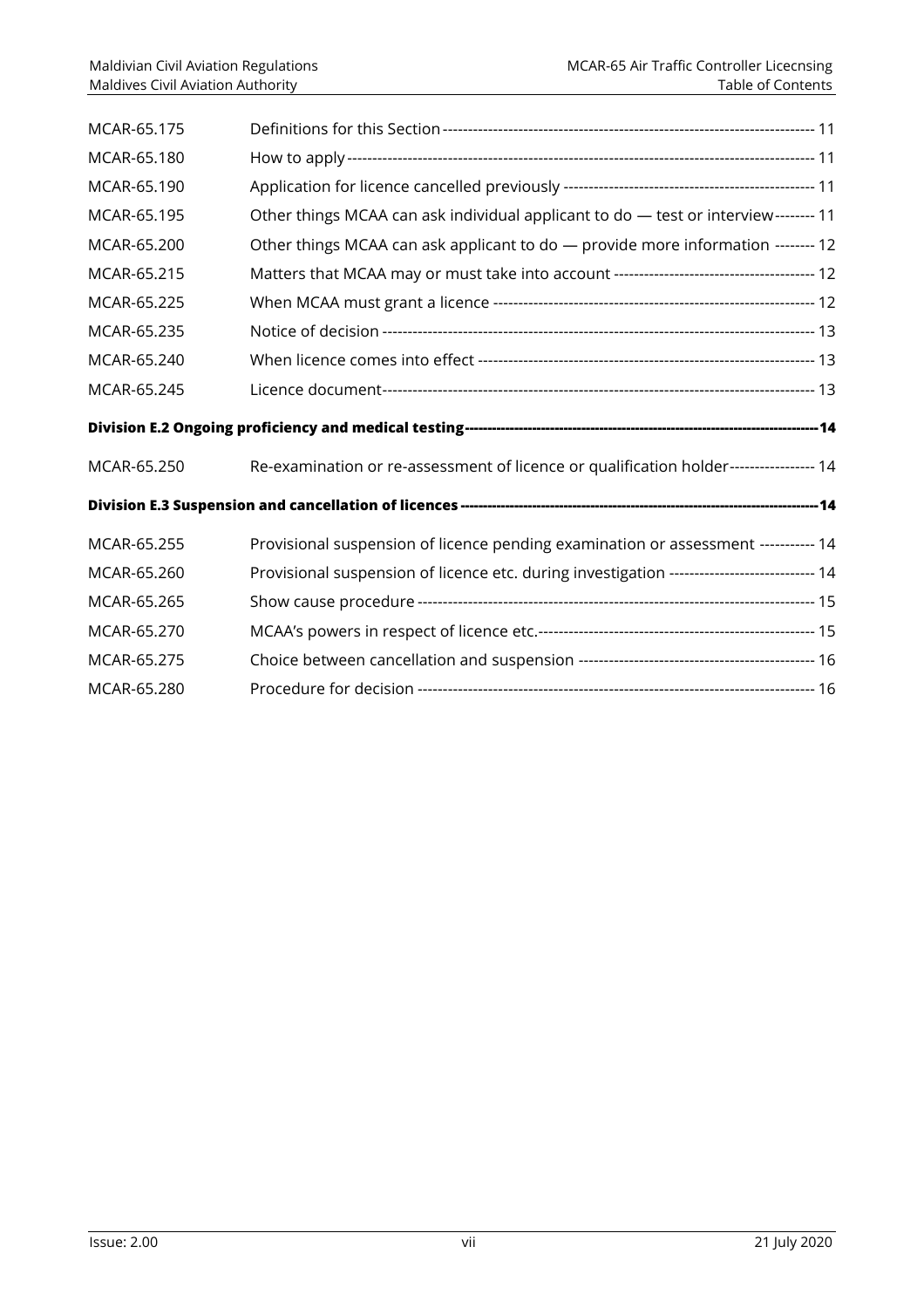# **Section A — General**

#### <span id="page-7-1"></span><span id="page-7-0"></span>**MCAR-65.001 Effectivity**

<span id="page-7-2"></span>This version of MCAR-65 becomes effective on 21 July 2020.

#### **MCAR-65.005 Applicability**

- (a) This Regulation applies to the performance of functions in connection with providing air traffic services (ATS) (within the meaning of Annex 11 to the Chicago Convention) in the Maldives.
- (b) However, this Regulation does not apply to a person who is providing an air traffic service in the course of his or her duties for the Maldivian National Defence Force.

#### <span id="page-7-3"></span>**MCAR-65.010 Definitions**

Unless otherwise stated in this Regulation or unless the context otherwise requires, the words and phrases below shall be defined as follows:

- (a) **'Currency requirement'** means the requirement referred to in MCAR-65.030;
- (b) **'Manual of Standards***'* means the Civil Aviation Advisory Publication 'CAAP-65 Manual of Standards for Air Traffic Controller Licensing' issued by MCAA;
- (c) **'Recency requirement'** means the requirement referred to in MCAR-65.025.

Note: Air traffic control function means a function described in a paragraph of MCAR-65.075(b).

#### <span id="page-7-4"></span>**MCAR-65.015 Meaning of successful completion of training**

For this Regulation, a person has successfully completed training for a licence, rating, endorsement or qualification only if:

- (a) he or she has passed, to the standard required by the Manual of Standards, any examination required by that Manual; and
- (b) he or she has successfully completed, to the standard required by that Manual, any practical performance assessment so required.

#### <span id="page-7-5"></span>**MCAR-65.020 Effect of ATS provider's failure to comply with this Regulation**

A failure by an ATS provider to comply with a requirement of or under this Regulation is not an offence but may be taken into account in deciding whether or not the provider's certificate should be suspended or revoked.

#### <span id="page-7-6"></span>**MCAR-65.025 How to satisfy recency requirement**

(a) The holder of an ATC licence satisfies the recency requirement in relation to an endorsement at a particular time if he or she has performed the duties required by the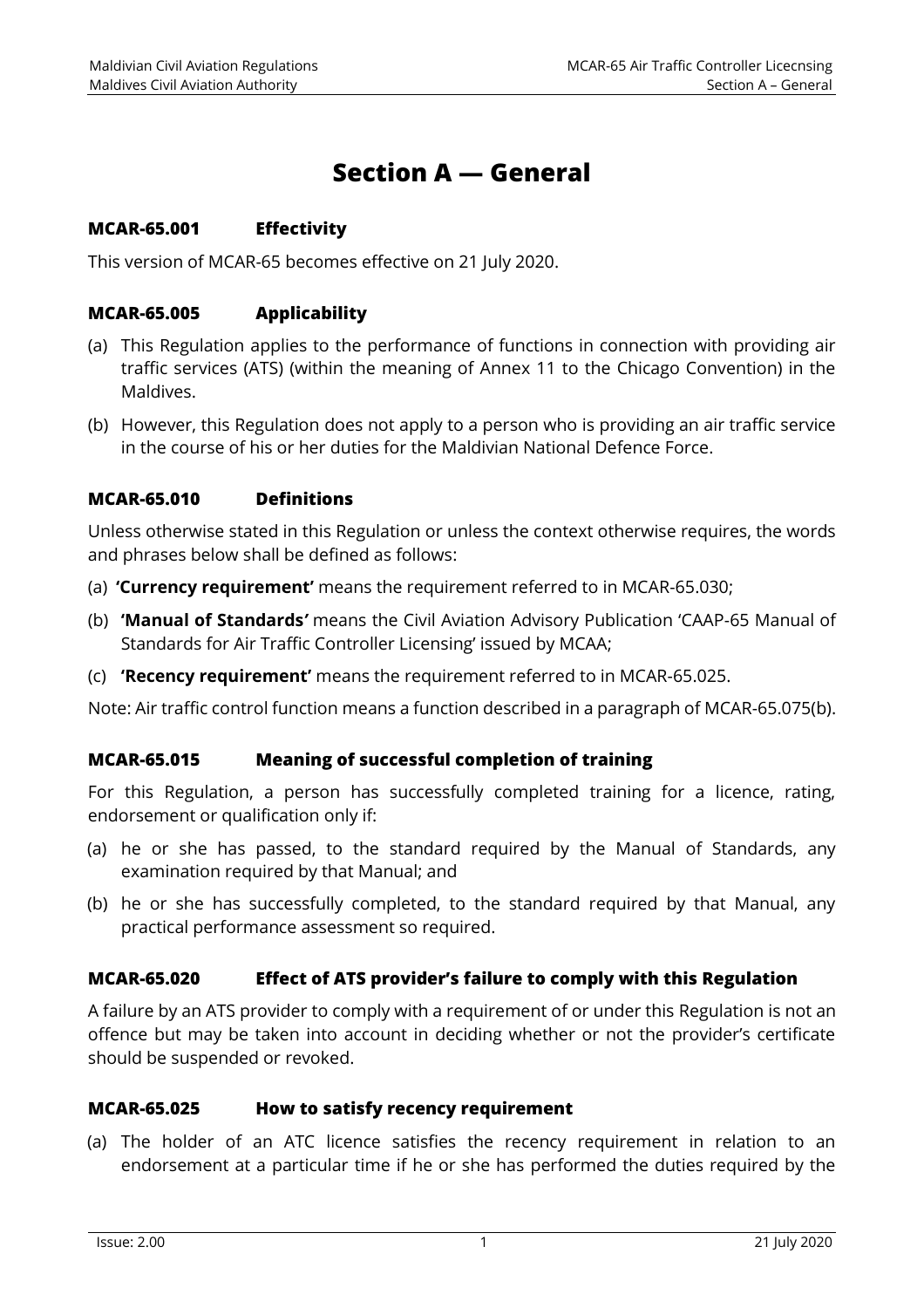relevant function at the aerodrome or in relation to the airspace to which the endorsement relates, for at least 5 hours within the previous 30 days.

- (b) If an ATS provider specifies in its operations manual that 2 or more endorsements are of like type for this Regulation, a licence holder who performed the duties of any of those endorsements for a total of at least 5 hours within the previous 30 days also satisfies the recency requirement.
- (c) A licence holder who does not satisfy the recency requirement at a particular time in relation to an endorsement is taken to satisfy that requirement at a later time after:
	- 1. he or she:
		- i. has carried out the relevant function at that aerodrome, or in relation to that airspace, under supervision for at least 1 normal working day for each month that has passed since he or she last performed the function at that aerodrome or in relation to that airspace; or
		- ii. has undergone any retraining required by the relevant ATS provider's operations manual; and
	- 2. he or she has been assessed by the ATS provider as competent in performing the function at that aerodrome or in relation to that airspace.

#### <span id="page-8-0"></span>**MCAR-65.030 How to satisfy currency requirement**

- (a) The holder of an ATC licence satisfies the currency requirement in relation to an endorsement at a particular time if:
	- 1. within the previous 12 months, he or she has passed, to the standard required by the Manual of Standards, an examination in the subject-matter specific to the endorsement; and
	- 2. within the previous 12 months, his or her performance of the relevant function at the aerodrome, or in relation to the airspace, to which the endorsement relates, has been assessed as satisfactory.
- (b) The holder of an ATC licence satisfies the currency requirement in relation to a rating at a particular time if, within the previous 12 months, he or she has passed, to the standard required by the Manual of Standards, an examination in the subject-matter specific to the rating.
- (c) The examination and assessment must be carried out in accordance with any relevant requirements and standards in the Manual of Standards.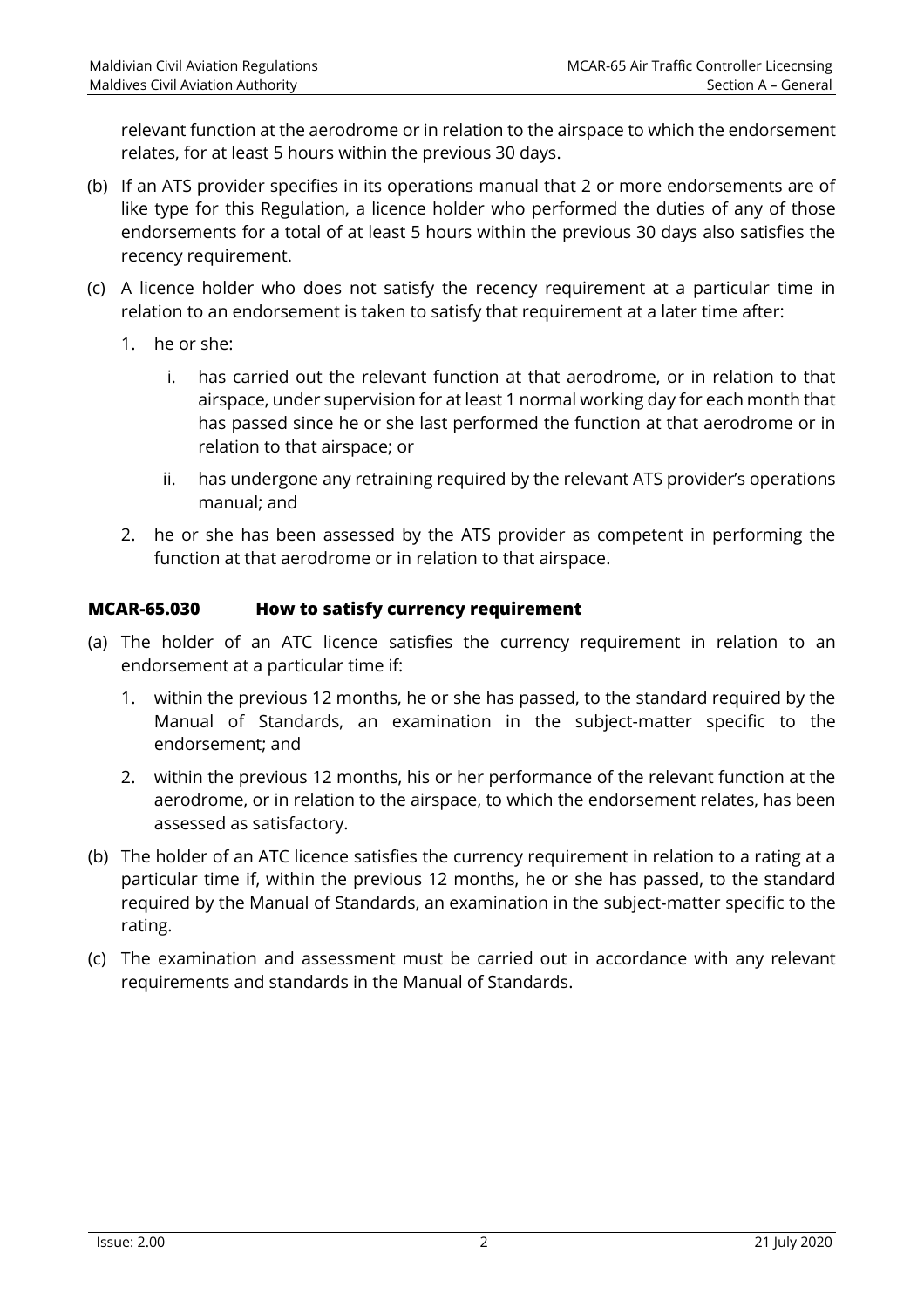# <span id="page-9-0"></span>**Section B — Authority to act in air traffic control**

#### <span id="page-9-1"></span>**MCAR-65.035 Authority to carry out air traffic control function**

- (a) A person may carry out an air traffic control function in the Maldives if, at the time the person carries out the function:
	- 1. he or she holds an ATC licence with a rating for the function and an endorsement for the place where, or the airspace in relation to which, he or she carries it out; and
	- 2. the licence, rating and endorsement are in force; and
	- 3. he or she:
		- i. satisfies the recency and currency requirements in relation to the endorsement; and
		- ii. satisfies the currency requirement in relation to the rating.
- (b) A person to whom paragraph (c) applies may carry out an air traffic control function in Maldives under the supervision of a person who meets the requirements of paragraph (a).
- (c) This paragraph applies to each of the following persons:
	- 1. a person who MCAA has authorised in writing to carry out the relevant function;
	- 2. a person who:
		- i. holds an ATC licence with a rating for the function and an endorsement for the place where, or the airspace in relation to which, he or she carries it out; but
		- ii. at the relevant time, in relation to the rating or endorsement, does not satisfy the recency or currency requirement;
	- 3. a person who:
		- i. holds an ATC licence; and
		- ii. carries out the function in the course of training for a rating or endorsement (whether or not the person holds a rating or endorsement at the time);
	- 4. a person (other than a person who held an ATC licence that has been cancelled) who:
		- i. has completed an approved course of training in the theory of air traffic control; and
		- ii. carries out the function in the course of undergoing practical training for an ATC licence.

### <span id="page-9-2"></span>**MCAR-65.040 Rules applicable when a person performs ATC function under supervision**

- (a) If a person to whom MCAR-65.035(c) applies (the trainee) is carrying out an air traffic control function under the supervision of a person who meets the requirements of MCAR-65.035(a) (the supervisor), this Regulation applies.
- (b) The trainee must comply with the supervisor's directions.
- (c) Any failure by the supervisor to supervise the trainee adequately is not an offence, but may be taken into account in considering whether the supervisor's ATC licence should be suspended or cancelled.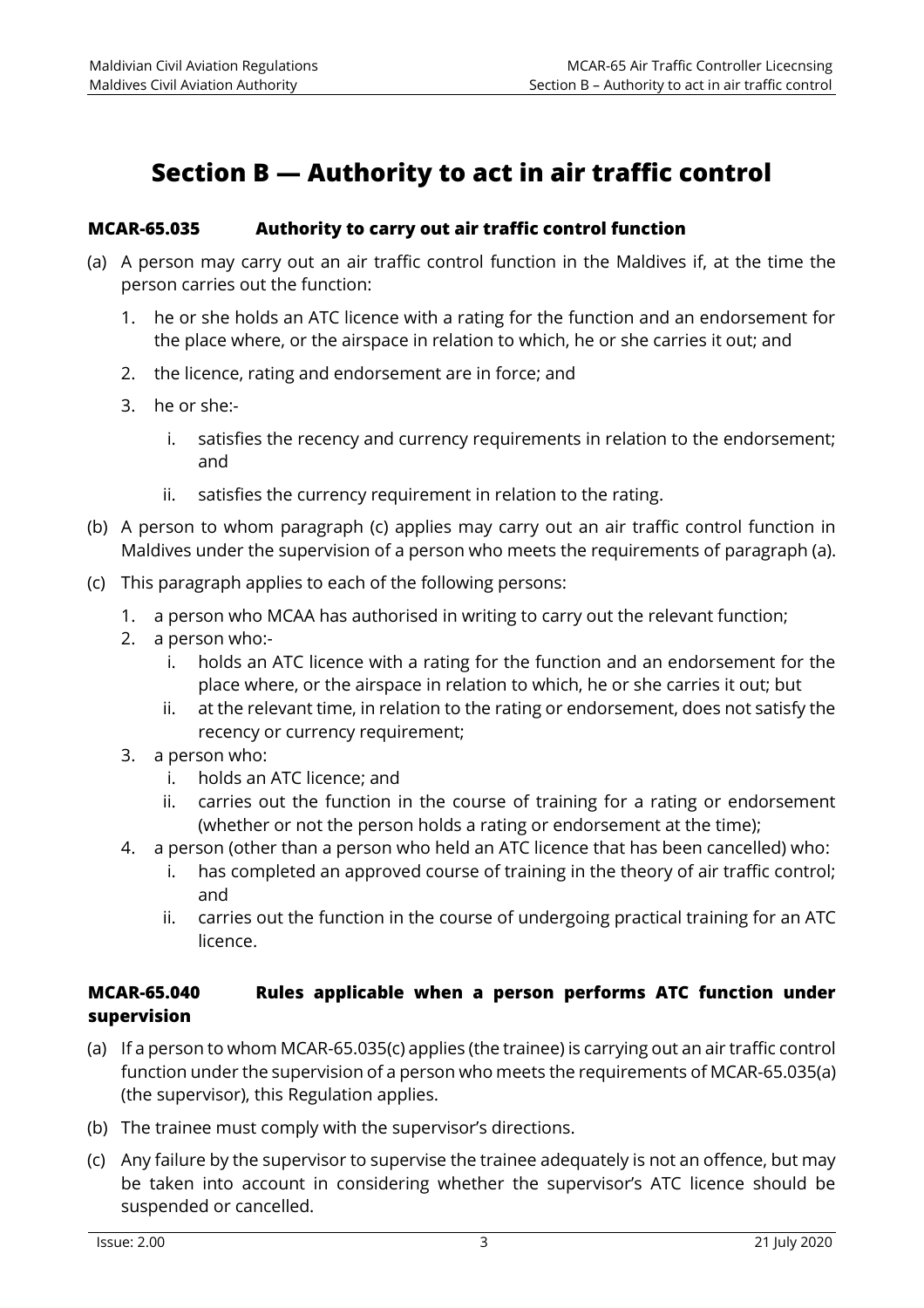#### <span id="page-10-0"></span>**MCAR-65.045 Offences — carrying out ATC function without authority**

- (a) A person who is not authorised to do so by MCAR-65.035 (a) or (b) must not carry out an air traffic control function in Maldives.
- (b) A person to whom MCAR-65.035(c) applies must not carry out an air traffic control function in Maldives if the person is not acting under the supervision of a person who meets the requirements of MCAR-65.035(a).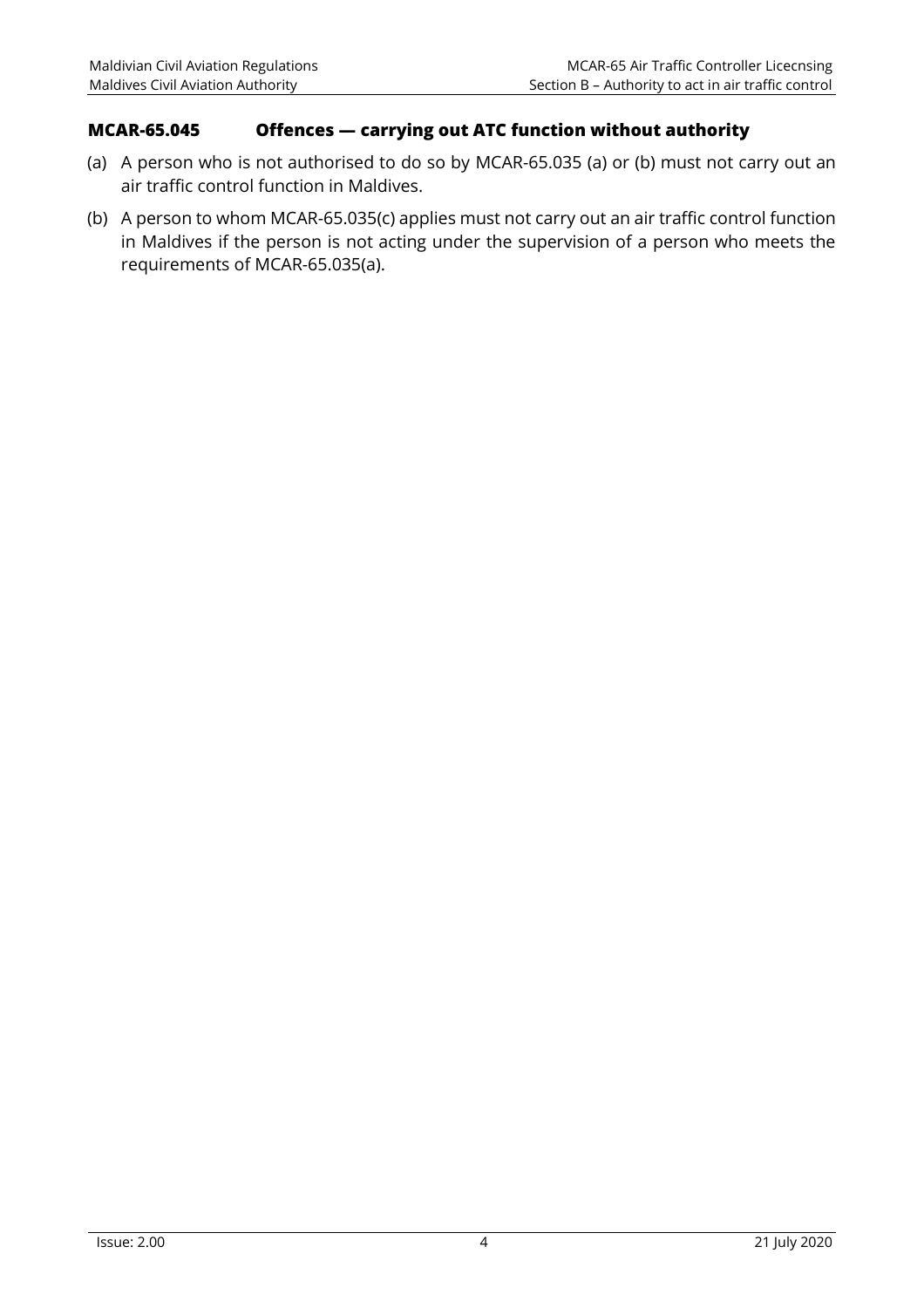# **Section C — Licensing**

#### <span id="page-11-1"></span><span id="page-11-0"></span>**MCAR-65.070 Eligibility for grant of ATC licence**

(a) A person is eligible to be granted an ATC licence if he or she:

- 1. has turned 21; and
- 2. holds a Class 3 medical certificate; and
- 3. has successfully completed MCAA's air law examination; and
- 4. has successfully completed the training (including any examination or assessment) specified in the Manual of Standards for the licence, a rating and an endorsement; and
- 5. speaks English clearly, and understands spoken English, to a standard that allows clear spoken two-way communication in the course of performing an air traffic control function at least to Level 4 of ICAO Language Proficiency Rating Scale.

Note: For Class 3 medical requirements refer to ICAO Annex 1.

#### <span id="page-11-2"></span>**MCAR-65.075 Air traffic controller ratings**

(a) The air traffic controller ratings for Maldives are the following:

- 1. Aerodrome control visual rating;
- 2. Aerodrome control instrument rating;
- 3. Approach control procedural rating;
- 4. Approach control surveillance rating;
- 5. Area control procedural rating;
- 6. Area control surveillance rating.

Note: The air traffic controller ratings are specified in section 4.4 of Annex 1, Personnel Licensing, to the Chicago Convention. Not all the ratings specified there are in use in the Maldives.

- (b) The function of an ATC licence holder who holds a particular rating is as follows:
	- 1. If the rating is an aerodrome control visual rating to provide or supervise an air traffic control service to aerodrome traffic at an aerodrome that has no published instrument approach or departure procedures (including traffic information, flight information and alerting services) for the aerodrome for which the licence holder holds an endorsement;
	- 2. If the rating is an aerodrome control instrument rating in addition to the requirements of services provided in accordance with the Aerodrome Control Visual rating, the Aerodrome Control Instrument (ADI) rating entitles the holder to provide an air traffic control service at an aerodrome which has published instrument approach and/or departure procedures;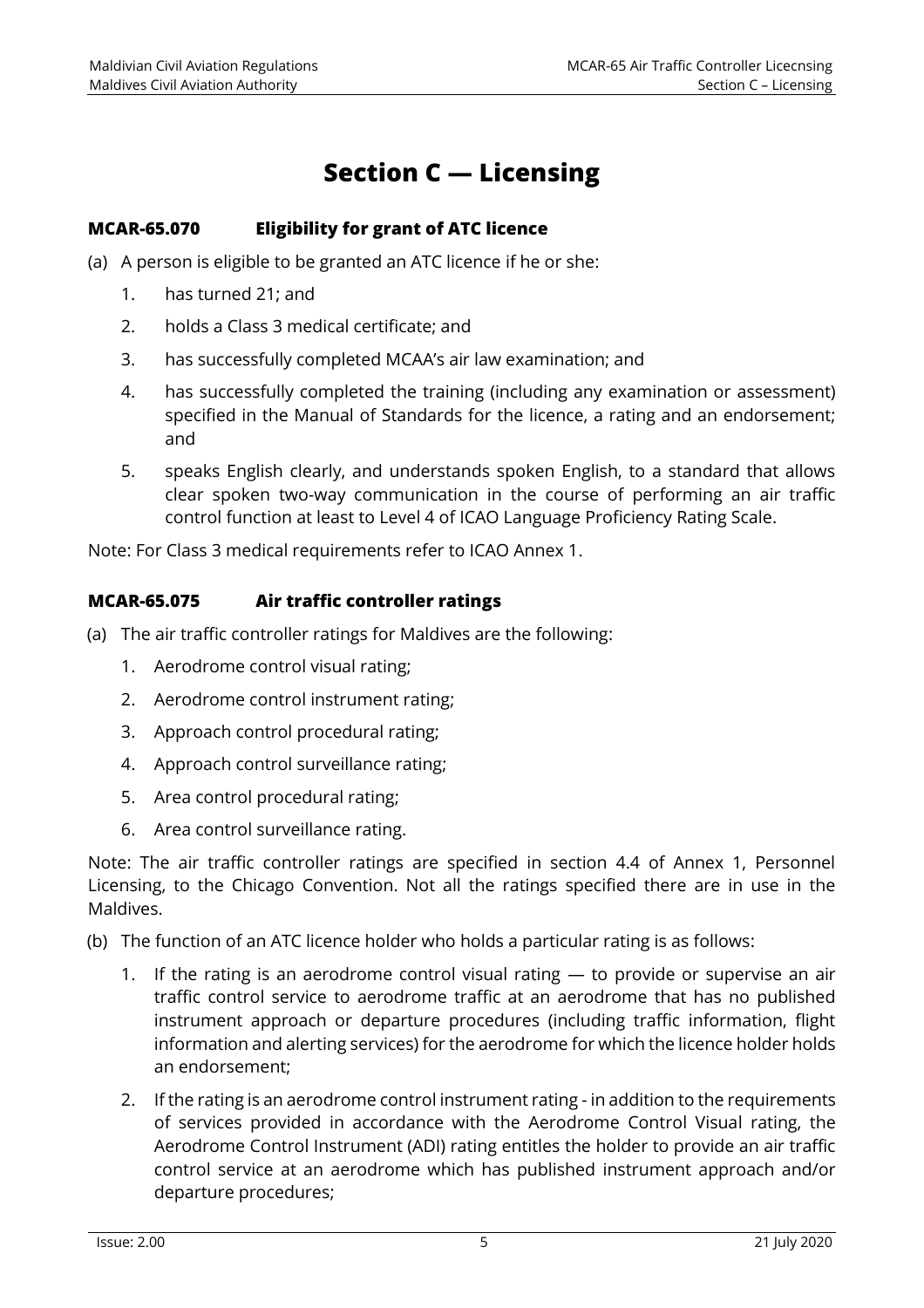- 3. If the rating is an approach control procedural rating to provide, or supervise the provision of, approach control service (including traffic information, flight information and alerting services) for the airspace for which the licence holder holds an endorsement;
- 4. If the rating is an approach control surveillance rating to provide, or supervise the provision of, approach control service (including traffic information, flight information and alerting services) with the use of radar or another surveillance system for the airspace for which the licence holder holds an endorsement;
- 5. If the rating is an area control procedural rating  $-$  to provide, or supervise the provision of, area control service (including traffic information, flight information and alerting services) for the airspace for which the licence holder holds an endorsement;
- 6. If the rating is an area control surveillance rating to provide, or supervise the provision of, area control service (including traffic information, flight information and alerting services) with the use of radar or another surveillance system for the airspace for which the licence holder holds an endorsement.

#### <span id="page-12-0"></span>**MCAR-65.080 Grant of rating on ATC licence**

- (a) MCAA may grant a rating to a person who:
	- 1. is eligible to be granted an ATC licence; and
	- 2. successfully completes the training required by the Manual of Standards for the grant of the rating.
- (b) An ATS provider must set up and maintain a program to ensure that its employees who hold ATC licenses maintain ratings appropriate to their duties.
- (c) That program must be in accordance with any standards and requirements set out in the Manual of Standards.
- (d) The provider must include details of the program, including necessary training and tests of competency, in its operations manual.

#### <span id="page-12-1"></span>**MCAR-65.085 Grant of endorsement on ATC licences**

- (a) An endorsement certifies that an ATC licence holder is competent to perform a particular air traffic control function at a particular aerodrome, or in relation to particular airspace.
- (b) MCAA may grant an endorsement to a person who:
	- 1. is eligible to be granted an ATC licence with a rating; and
	- 2. successfully completes the training required by the Manual of Standards for the grant of the endorsement.
- (c) An ATS provider must set up and maintain a program to ensure that its employees who hold ATC licences maintain endorsements appropriate to their duties.
- (d) That program must be in accordance with any standards and requirements set out in the Manual of Standards.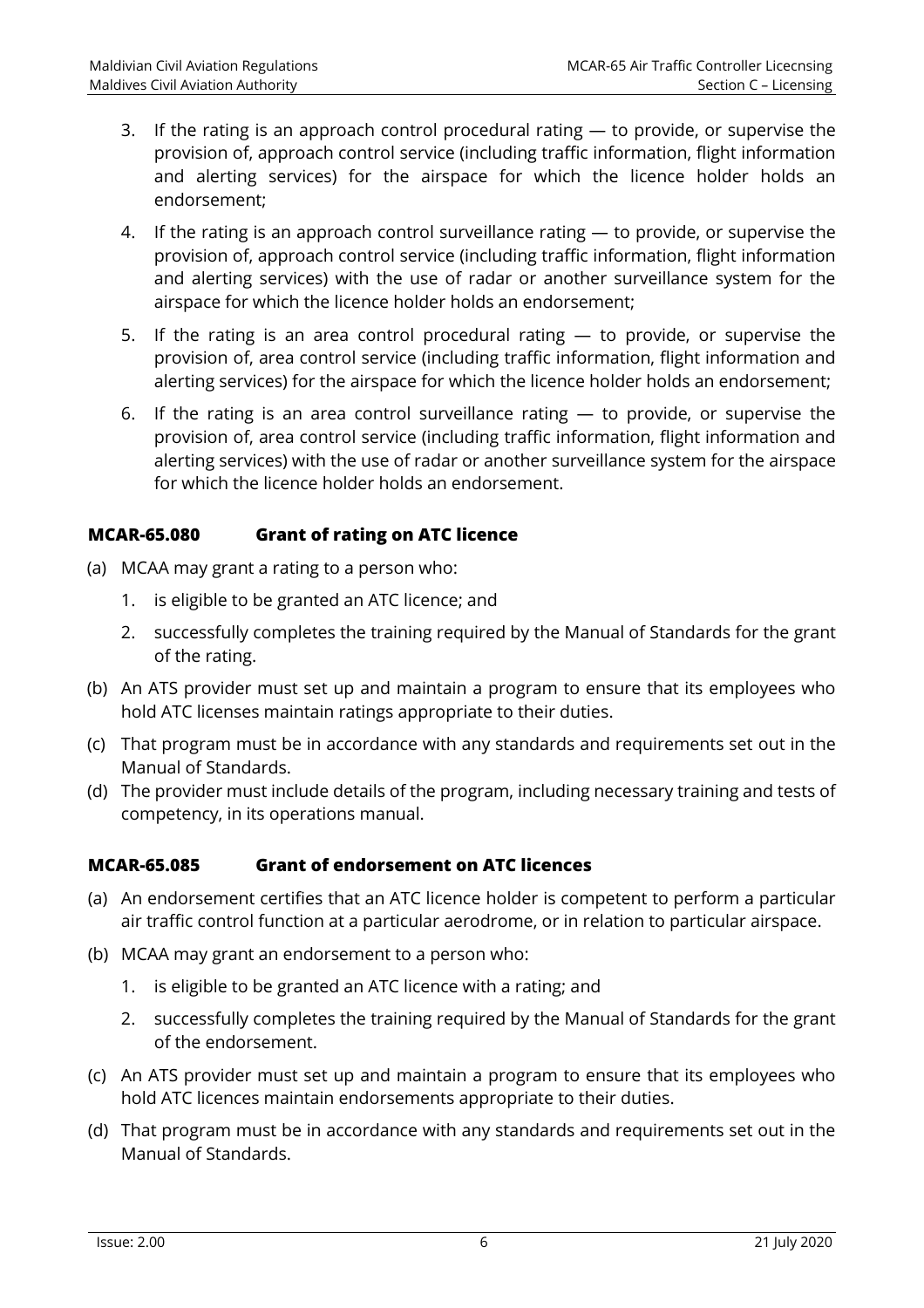(e) The provider must include details of the program, including necessary training and tests of competency, in its operations manual.

#### <span id="page-13-0"></span>**MCAR-65.090 ATS provider's obligation to provide currency and recency training and assessment**

- (a) An ATS provider must set up and maintain, in accordance with the Manual of Standards, programs for:
	- 1. continuing assessment of its employees' competency for the purposes of ensuring that they continue to satisfy the currency requirements in relation to ratings and endorsements; and
	- 2. familiarization, retraining and assessment of any of its employees who at any time do not satisfy the currency or recency requirement in relation to an endorsement.
- (b) The provider must include details of the program, including necessary training and tests of competency, in its operations manual.

### <span id="page-13-1"></span>**MCAR-65.095 Ancillary qualifications**

- (a) An ATC qualification certifies that the holder is competent to perform a particular ancillary function.
- (b) The functions include the following:
	- 1. Classroom instructor;
	- 2. On-the-job instructor;
	- 3. Workplace assessor.
- (c) Within the limits set out in the Manual of Standards, an ATS provider may define, for the provider's organisation, the responsibilities of the holder of an ATC qualification mentioned in paragraph (b) (1), (2) or (3).
- (d) Paragraph (c) does not prevent an ATS provider defining an ancillary function for use within its own organisation.
- (e) An ATS provider must set up and maintain a program to grant ATC qualifications to, and administer ATC qualifications held by, its employees.
- (f) The provider must include details of the program, including necessary training and tests of competency, in its operations manual.
- (g) The program must be in accordance with the standards and requirements set out in the Manual of Standards.

# <span id="page-13-2"></span>**MCAR-65.100 Conduct of practical training**

An ATS provider must ensure that practical training carried out by it, or on its behalf, for the award of an ATC licence, rating, endorsement or ATC qualification, is carried out in accordance with:

- (a) the standards and requirements set out in the Manual of Standards; and
- (b) the provider's operations manual.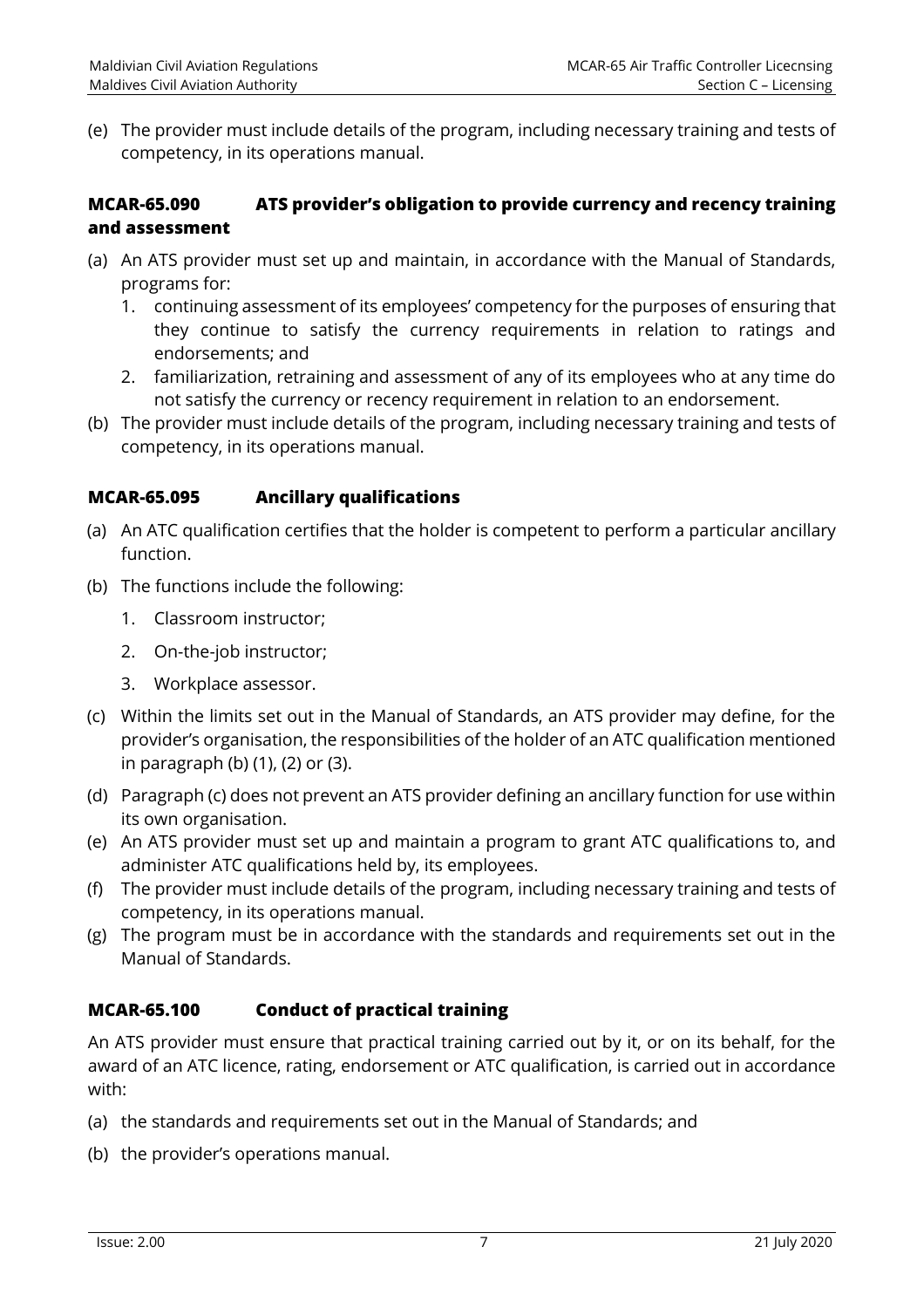#### <span id="page-14-0"></span>**MCAR-65.105 Conduct of examinations**

An ATS provider must ensure that an examination or assessment carried out by it, or on its behalf, for the award of an ATC licence, rating, endorsement or ATC qualification, is carried out in accordance with:

- (a) the standards and requirements set out in the Manual of Standards; and
- (b) the provider's operations manual.

#### <span id="page-14-1"></span>**MCAR-65.110 Duration of ATC licence**

- (a) An ATC licence is valid for 2 years or until the licence is cancelled.
- (b) However, an ATC licence is not in force:
	- 1. during any period of suspension; or
	- 2. during any period during which its holder does not also hold a Class 3 medical certificate.

Note: Suspension of a licence also suspends each rating or endorsement on it — see MCAR-65.115(d). However, suspension of a licence, rating or endorsement does not automatically suspend an ATC qualification held by the same person — see MCAR-65.120(c).

#### <span id="page-14-2"></span>**MCAR-65.115 Periods of validity of ratings and endorsements**

- (a) Unless sooner cancelled, a rating on an ATC licence is valid for 12 months or until the licence is cancelled.
- (b) Unless sooner cancelled, an endorsement on an ATC licence remains valid:
	- 1. for the period (no longer than 12 months) specified for an endorsement in the operations manual of the ATS provider that granted it; or
	- 2. if the licence is cancelled before that time until the licence is cancelled; or
	- 3. if the rating with which the endorsement is connected is cancelled before that time until the rating is cancelled; or
	- 4. until the licence holder ceases to be employed by that ATS provider.
- (c) For paragraph (b)(3), an endorsement is connected with a rating if the endorsement authorises the performance, at a particular aerodrome or in relation to particular airspace, of the function of a holder of the rating.

Note: For the function of the holder of each kind of rating, see MCAR-65.075(b).

- (d) A rating or endorsement is not in force:
	- 1. during any period of suspension; or
	- 2. during any period of suspension of the relevant licence.

#### <span id="page-14-3"></span>**MCAR-65.120 Periods of validity of ATC qualifications**

- (a) Unless sooner cancelled, an ATC qualification remains valid:
	- 1. for the period specified by the ATS provider or ATS training provider that granted it; or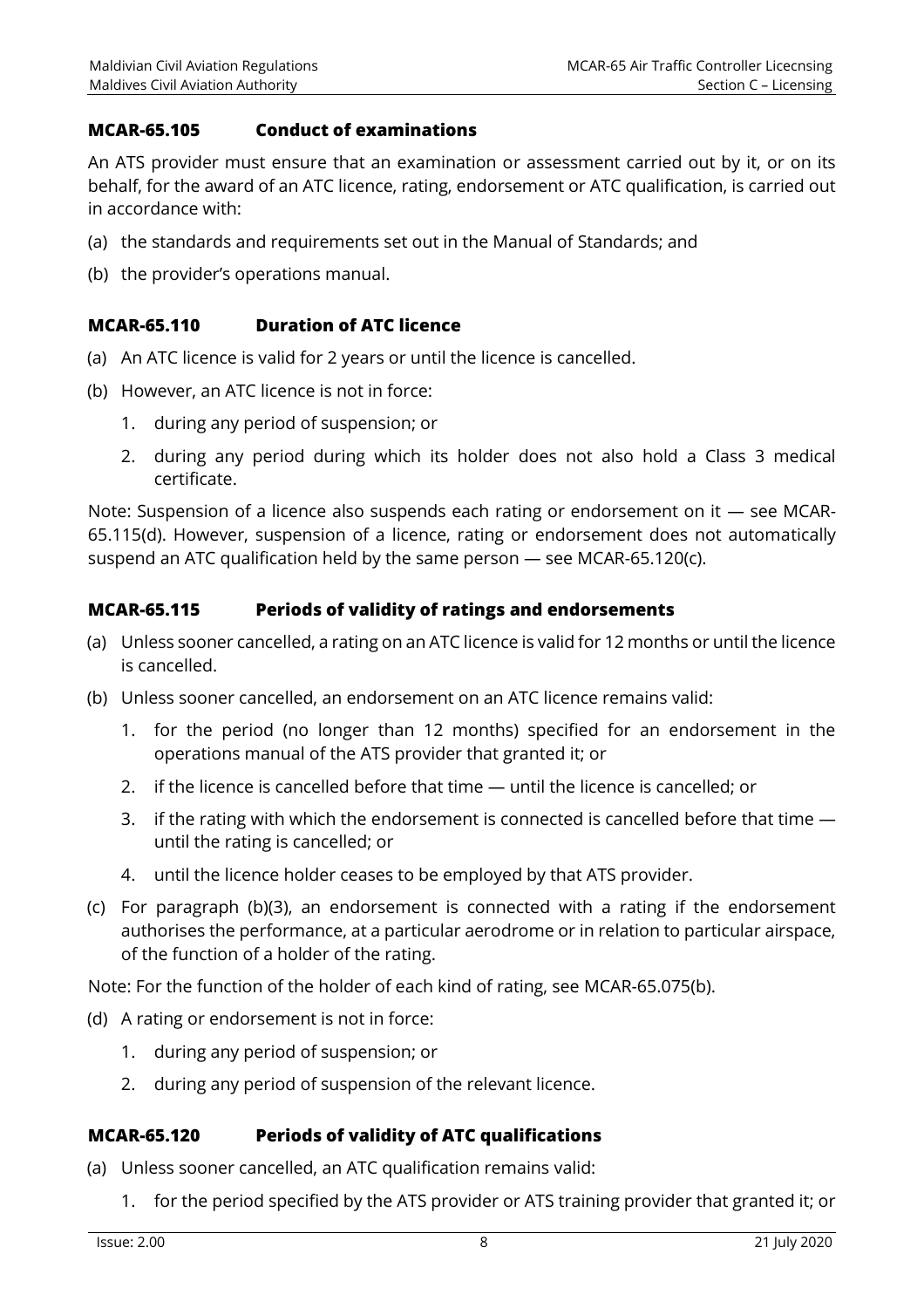- 2. if any ATC licence, rating or endorsement on which it is dependent, is cancelled before that time — until the licence, rating or endorsement is cancelled; or
- 3. until the holder ceases to be employed by that ATS provider or ATS training provider.
- (b) For paragraph (a)(2), an ATC qualification is dependent on a particular licence, rating or endorsement if the ATS provider or ATS training provider that grants the qualification so specifies.
- (c) A qualification is not in force during any period of suspension, but is not taken to be suspended by the suspension of any licence, rating or endorsement held by the holder of the qualification.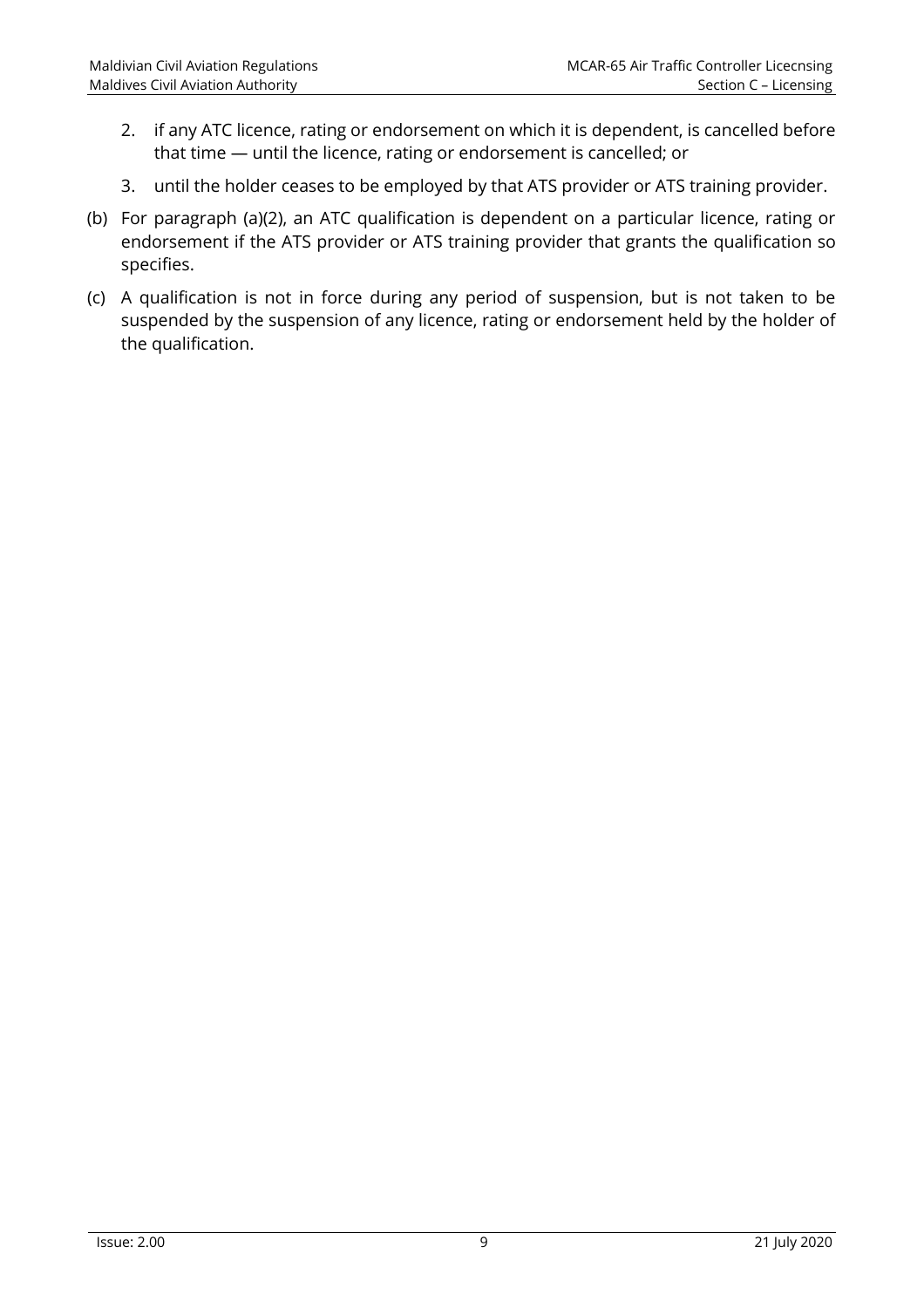# **Section D (Reserved)**

<span id="page-16-0"></span>(Reserved)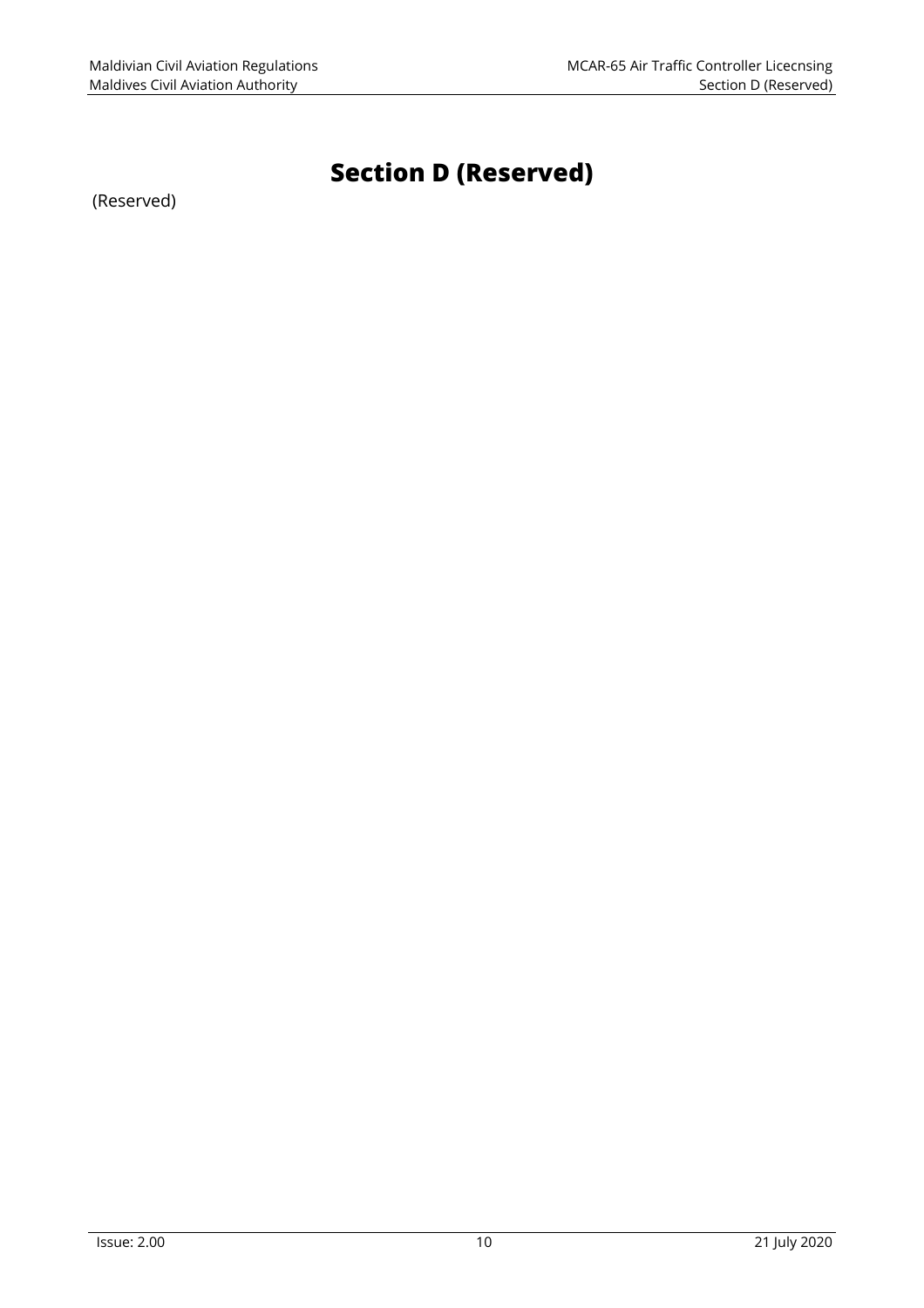# **Section E — Administrative functions**

# **Division E.1 Grant of licences**

#### <span id="page-17-2"></span><span id="page-17-1"></span><span id="page-17-0"></span>**MCAR-65.175 Definitions for this Section**

In this Section:

- (a) **'Licence'** means an ATC licence;
- (b) **'Qualification'** means an ATC qualification.

#### <span id="page-17-3"></span>**MCAR-65.180 How to apply**

- (a) A person must apply for the grant of a licence in the way set out in this Regulation.
- (b) The application must be in writing.
- (c) The application must give details of the applicant's training, qualifications and experience, so far as relevant.
- (d) The application must be accompanied by:
	- 1. a copy of any document that shows that the applicant has completed that training, holds that qualification or has that experience; and
	- 2. evidence that the applicant holds a Class 3 medical certificate.

#### <span id="page-17-4"></span>**MCAR-65.190 Application for licence cancelled previously**

If a person who applies for a licence has previously held a licence, and the previously held licence was cancelled for a reason mentioned in MCAR-65.265 (a) (1), (2) or (3), the person must include with the application any available evidence tending to show that the person could now properly exercise the powers or carry out the functions that would be conferred by the licence applied for.

#### <span id="page-17-5"></span>**MCAR-65.195 Other things MCAA can ask individual applicant to do — test or interview**

- (a) MCAA may ask an applicant, in writing, to:
	- 1. undertake a test or tests of competence; or
	- 2. come to a specified location at a specified reasonable time to be interviewed.
- (b) If MCAA asks an applicant to undertake a test, or come for interview, under paragraph (a), MCAA need not begin to consider, or may stop considering, the application until the applicant undertakes the tests or participates in the interview.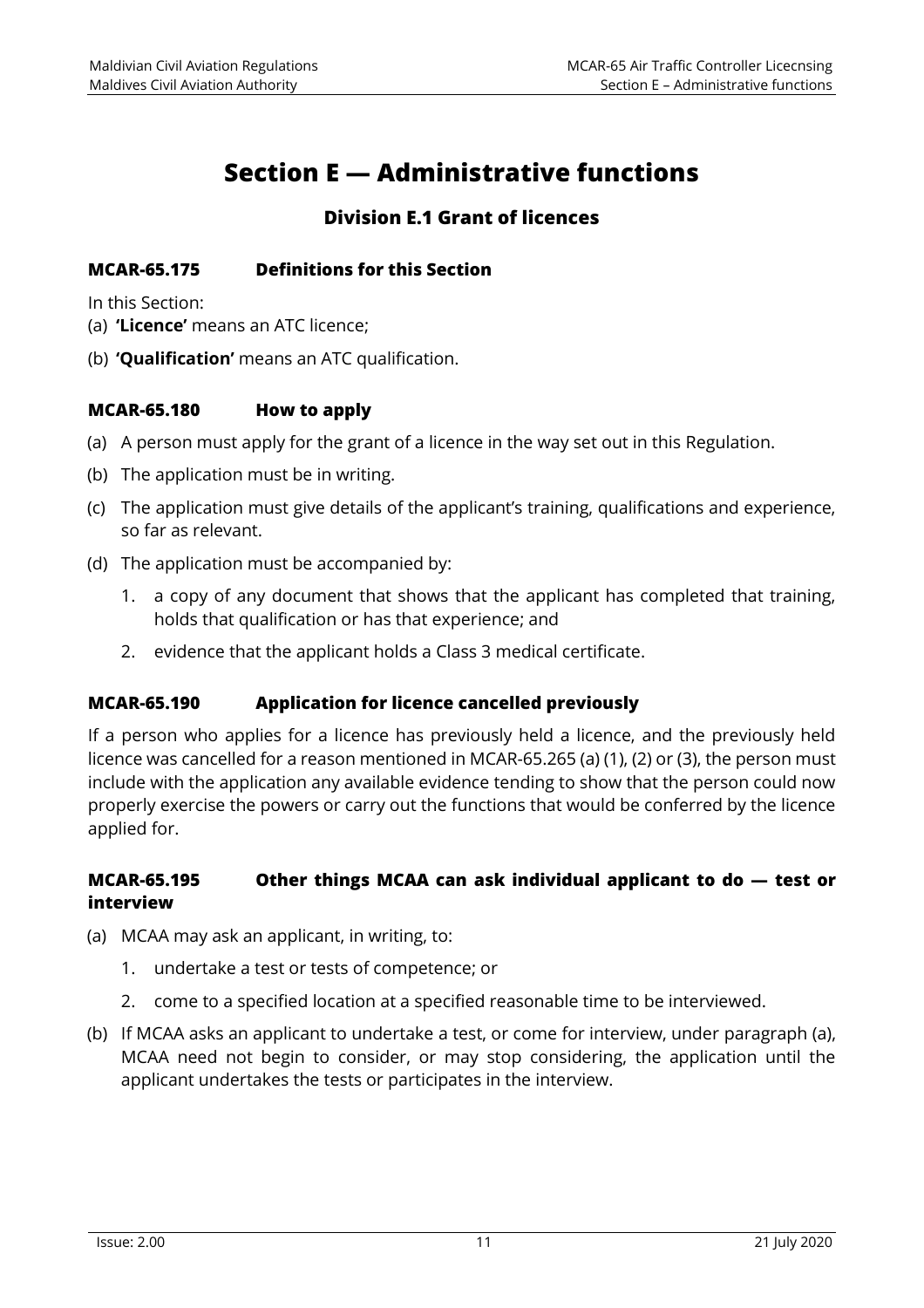### <span id="page-18-0"></span>**MCAR-65.200 Other things MCAA can ask applicant to do — provide more information**

- (a) If MCAA reasonably needs more information or another document to allow it to consider an application, MCAA may ask the applicant in writing to give it information, or a copy of a document, specified in the request.
- (b) In particular, MCAA may ask an applicant to provide a written statement by any ATS provider that has employed the applicant as to the applicant's service history.
- (c) If MCAA asks for more information, or a copy of a document, under paragraph (a) or (b), MCAA need not begin to consider, or may stop considering, the application until the applicant gives it the information or copy.

### <span id="page-18-1"></span>**MCAR-65.215 Matters that MCAA may or must take into account**

- (a) In making a decision on an application, MCAA may take into account:
	- 1. anything in the application or in any other document submitted by the applicant; and
	- 2. anything in its records about the applicant.
- (b) However, before taking into account anything in its records about an applicant, MCAA must:
	- 1. tell the applicant in writing that it intends to do so, and the substance of what MCAA intends to take into account; and
	- 2. invite the applicant in writing to make a written submission about the matter within a specified reasonable time.
- (c) If the applicant makes a written submission within the specified time, MCAA must take the submission into account.
- (d) When deciding whether to grant a new licence to an applicant who previously held a licence that was cancelled, MCAA must take into account:
	- 1. the fact of the cancellation; and
	- 2. the reasons for the cancellation; and
	- 3. any evidence of the kind mentioned in MCAR-65.190 that the person submits.

#### <span id="page-18-2"></span>**MCAR-65.225 When MCAA must grant a licence**

- (a) If a person has applied for the grant of a licence in accordance with this Section, MCAA must grant the licence if:
	- 1. the person is eligible for the grant of the licence; and
	- 2. all other requirements for the grant of the licence by or under this Regulation by or in relation to the person are satisfied; and
	- 3. no other provision of this Regulation forbids MCAA to grant the licence, or makes the person ineligible for the grant of the licence; and
	- 4. granting the licence would not be likely to have an adverse effect on the safety of air navigation.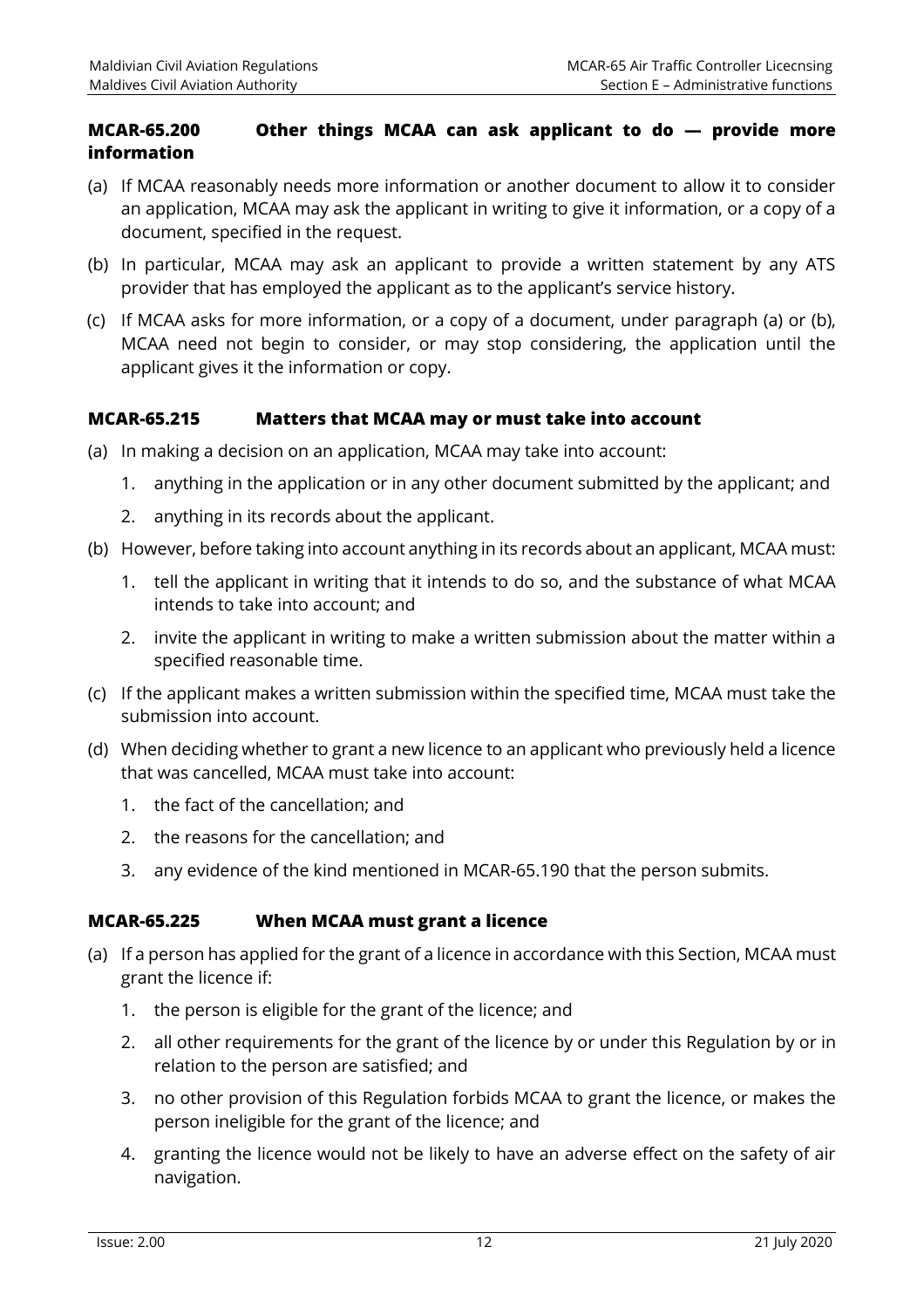- (b) In paragraph (a), a reference to satisfying the requirements for the grant of a licence includes:
	- 1. having any qualifications required by or under this Regulation for the grant of the licence; and
	- 2. having any experience required by or under this Regulation for that grant; and
	- 3. having successfully completed any training required by or under this Regulation for that grant; and
	- 4. having attained the standard of medical fitness standard required for that grant, and having been granted an appropriate medical certificate.
- (c) MCAA may grant the licence subject to:
	- 1. any conditions specified in this Regulation as applicable to a licence; and
	- 2. any other condition necessary in the interests of the safety of air navigation.

#### <span id="page-19-0"></span>**MCAR-65.235 Notice of decision**

After making a decision on an application for a licence, MCAA must tell the applicant in writing, as soon as practicable:

- (a) the decision; and
- (b) if the decision was to refuse the application, or to grant the licence subject to a condition not sought by the applicant, the reasons for the decision.

#### <span id="page-19-1"></span>**MCAR-65.240 When licence comes into effect**

A licence comes into effect:

- (a) on a day stated in the notice under MCAR-65.235; or
- (b) if no day is so stated, on the date of the notice.

#### <span id="page-19-2"></span>**MCAR-65.245 Licence document**

- (a) MCAA must issue to a licence holder a licence document that complies with Chapter 5 of Annex 1 to the Chicago Convention.
- (b) MCAA may issue a replacement document if anything set out on such a document is no longer correct.
- (c) If MCAA issues a document to a licence holder and the licence is cancelled, the person who held the licence must return the relevant licence document to MCAA immediately.
- (d) An offence against paragraph (c) is an offence.
- (e) It is a defence to a charge of contravening paragraph (c) that the defendant returned the licence document to MCAA as soon as practicable.

Note: A defendant bears an evidential burden in relation to the matter mentioned in paragraph (e).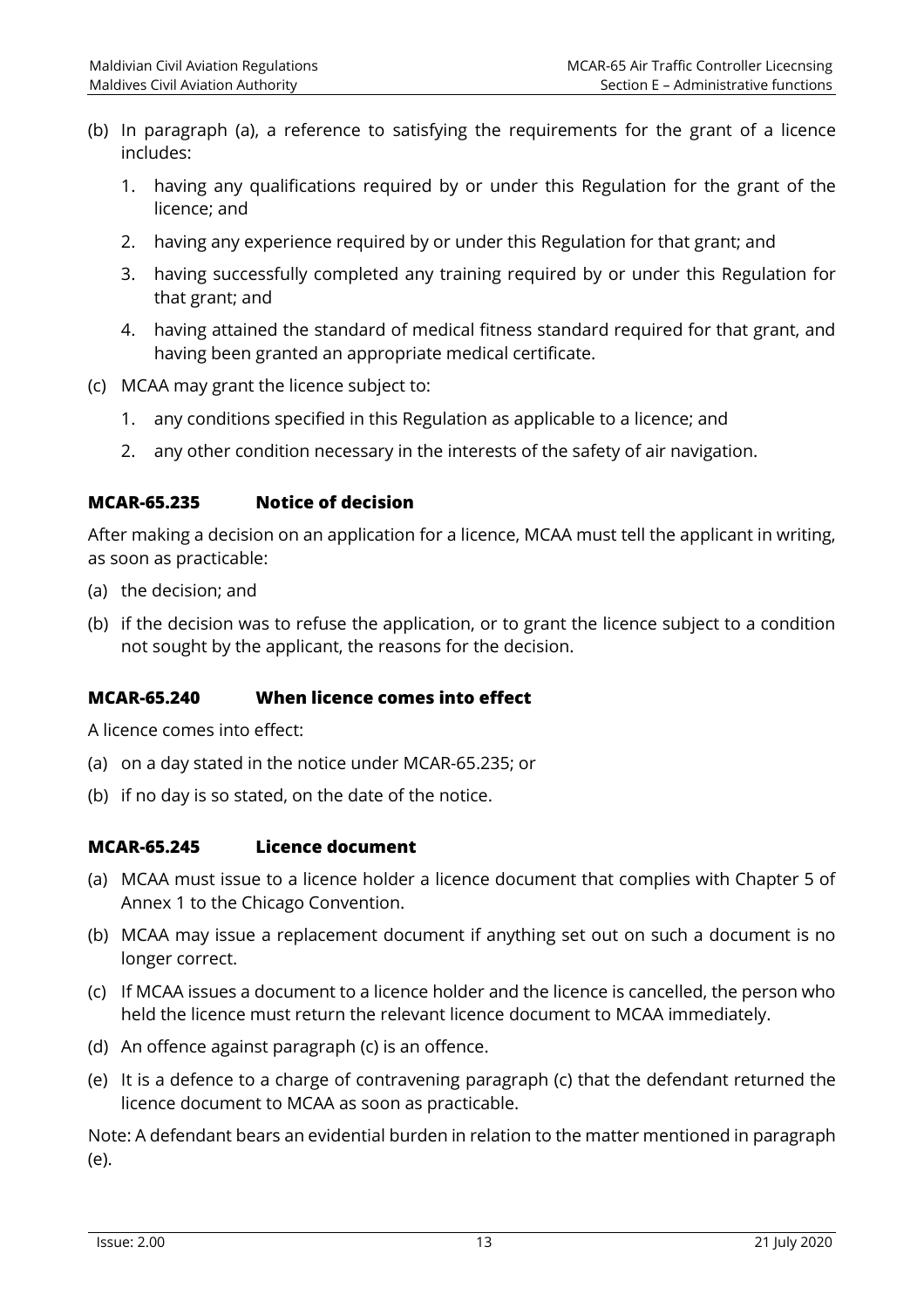# **Division E.2 Ongoing proficiency and medical testing**

#### <span id="page-20-1"></span><span id="page-20-0"></span>**MCAR-65.250 Re-examination or re-assessment of licence or qualification holder**

- $(a)$  If  $-$  :
	- 1. there is evidence that the holder of a licence or a qualification is not adequately performing his or her duties (whether because of lack of proficiency, injury, illness or for any other reason); and
	- 2. it is necessary, in the interests of the safety of air navigation, to require the holder to demonstrate his or her proficiency or fitness to perform those duties;

MCAA may, at a reasonable time and on reasonable notice, direct the holder to undertake:

- 3. an appropriate examination or performance assessment; or
- 4. a medical assessment by a designated aviation medical examiner.
- (b) In paragraph (a)(4), **'medical'** includes psychological and psychiatric.

#### **Division E.3 Suspension and cancellation of licences**

#### <span id="page-20-3"></span><span id="page-20-2"></span>**MCAR-65.255 Provisional suspension of licence pending examination or assessment**

- (a) If under MCAR-65.250 MCAA directs the holder of a licence or qualification to undergo an examination, performance assessment or medical assessment, MCAA may provisionally suspend the licence or a rating or endorsement on it, or the qualification, by notice in writing to the holder.
- (b) (Intentionally left blank)
- (c) As soon as practicable after the examination or assessment, MCAA must either:
	- 1. give the holder a notice under MCAR-65.265 to show cause why the licence, rating, endorsement or qualification should not be cancelled or further suspended; or
	- 2. revoke the provisional suspension and tell the holder in writing that it has done so.
- (d) MCAA may revoke the provisional suspension at any time by notice in writing.
- (e) If MCAA gives the holder a show cause notice, the provisional suspension remains in effect (unless sooner revoked) until MCAA decides, or is taken to have decided, whether or not to cancel the licence, rating, endorsement or qualification, or to further suspend it.
- (f) However, if the holder does not comply with the direction within the time allowed by the notice to do so (or any extension of that time allowed by MCAA), the licence, rating, endorsement or qualification remains suspended until the holder does so.

#### <span id="page-20-4"></span>**MCAR-65.260 Provisional suspension of licence etc. during investigation**

- (a) If there is evidence that the holder of a licence:
	- 1. may have contravened a provision of this Regulation; or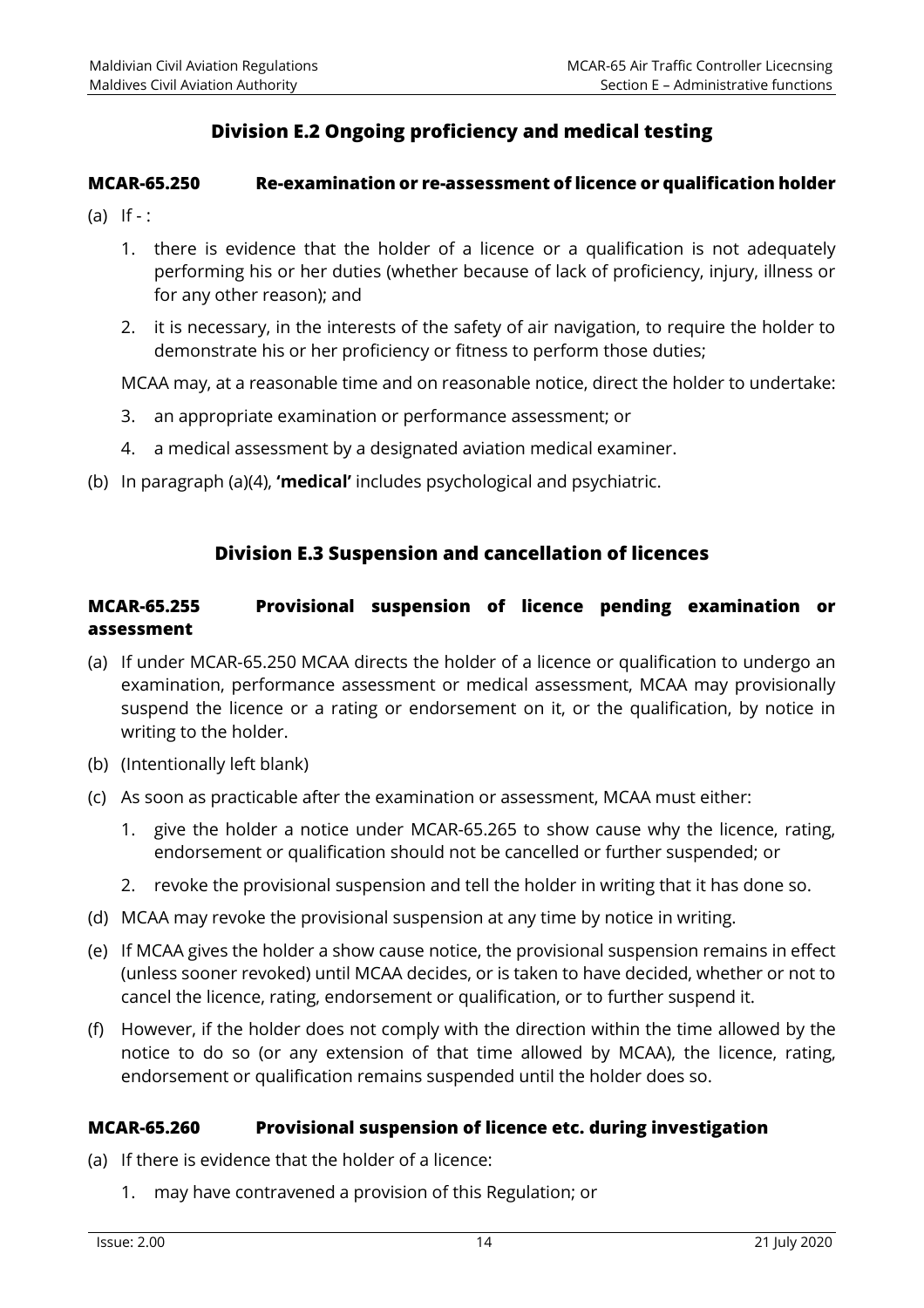- 2. may not meet a requirement of, or under, this Regulation in relation to getting or keeping the licence, rating, endorsement or qualification; or
- 3. may have failed in his or her duty in a way that might adversely affect the safe navigation or operation of an aircraft;

MCAA may provisionally suspend the holder's licence, or a rating, endorsement or qualification, by notice in writing to the holder.

- (b) MCAA may revoke the provisional suspension at any time by notice in writing.
- (c) The provisional suspension has effect from the time notice under paragraph (a) is served on the holder, and remains in effect (unless sooner revoked) until:
	- 1. if MCAA gives to the holder a show cause notice MCAA decides, or is taken to have decided, whether or not to cancel the licence, rating, endorsement or qualification, or to further suspend it; or
	- 2. the end of 7 days after the time the notice under paragraph (a) is served on the holder.

#### <span id="page-21-0"></span>**MCAR-65.265 Show cause procedure**

- (a) If there is evidence that the holder of a licence:
	- 1. may have contravened a provision of this Regulation; or
	- 2. may not meet a requirement of, or under, this Regulation in relation to getting or keeping the licence, rating, endorsement or qualification; or
	- 3. may have failed in his or her duty in a way that might adversely affect the safe navigation or operation of an aircraft;

MCAA may give to the holder a notice in accordance with this regulation (a show cause notice).

- (b) Also, MCAA may give to the holder of a licence a show cause notice if:
	- 1. under MCAR-65.250, MCAA has directed the holder to undertake an examination or a performance assessment or medical assessment; and
	- 2. the holder has not done so within the time allowed by the direction (or any extension of that time allowed by MCAA).
- (c) The notice must be in writing.
- (d) The notice must set out the facts and circumstances that appear to justify cancellation or suspension of the licence, rating, endorsement or qualification.
- (e) The notice must invite the holder to show cause in writing, within a reasonable period stated in the notice, why the licence, rating, endorsement or qualification should not be cancelled or further suspended.

#### <span id="page-21-1"></span>**MCAR-65.270 MCAA's powers in respect of licence etc.**

MCAA may cancel or suspend a licence, rating, endorsement or qualification if the holder:

(a) has contravened a provision of this Regulation; or